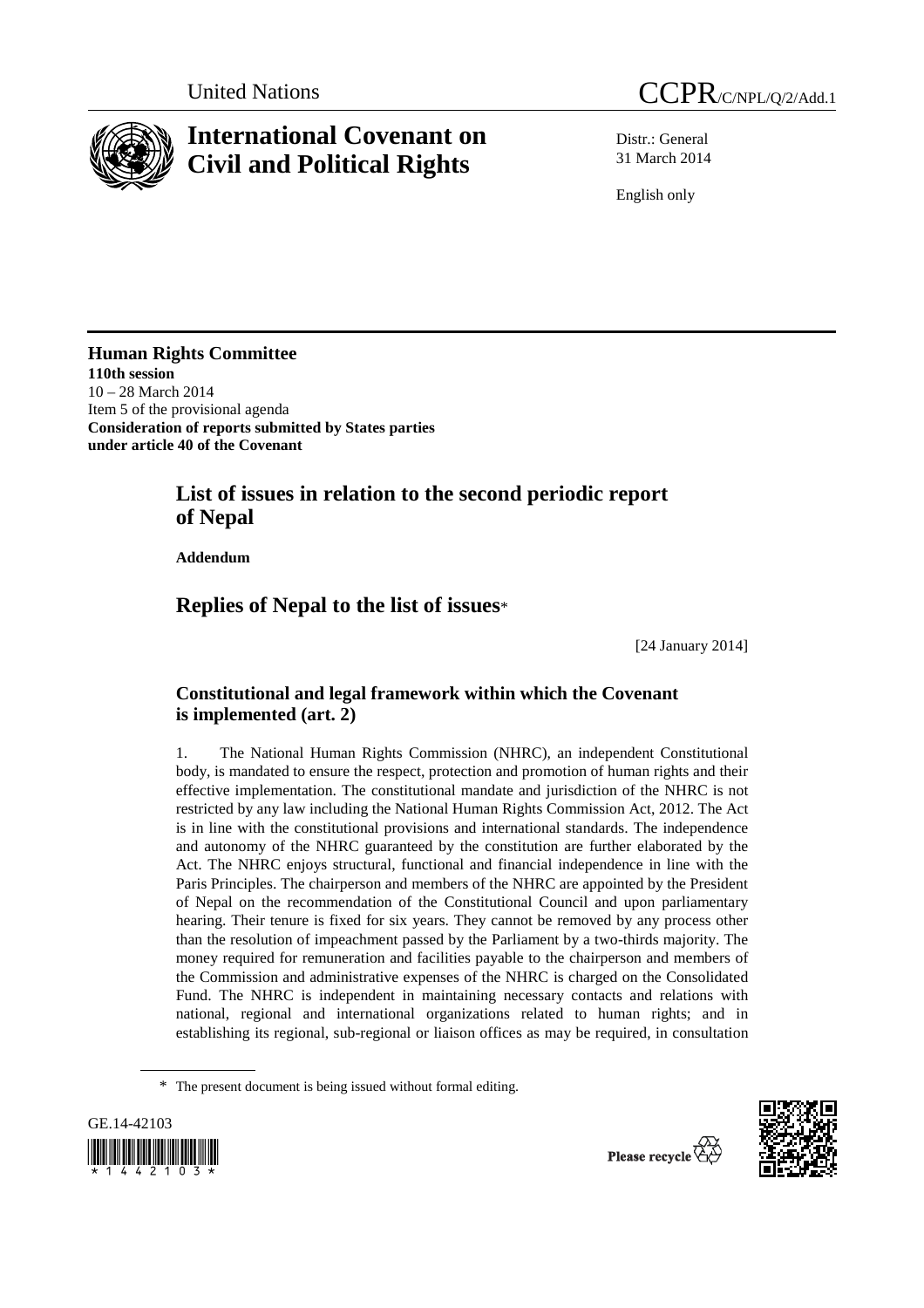with the Ministry of Finance. Likewise, the NHRC determines its organizational structure and forwards it to the Government of Nepal (GON) for consent. The GON ever remains supportive to the NHRC in its smooth functioning.

2. The GON is fully aware that the recommendations made by the NHRC are binding, and is doing its best to observe the duty to comply with those recommendations. The GON has always been implementing the decisions and recommendations of the NHRC. And as of November 2013, it has provided a sum of Rs. 95,024,828 (Nepalese Rupees**)** to the victims of decade-long armed conflict, for example, as compensation or interim relief. It is committed to effectively implementing the recommendations made by the human rights watchdog.

3. The provision concerning six-month limit for lodging a complaint to the NHRC in the cases of violation of human rights has been declared null and void by the Supreme Court of Nepal. The judgments and the interpretation of the Supreme Court are binding on all State organs and enforceable on a par with law. The GON is committed to submitting an amendment bill to the NHRC Act to give effect to the judgment of the Supreme Court.

4. The proviso of Clause 4 of article 132 of the Interim Constitution of Nepal, 2007 (Interim Constitution) empowers the NHRC to exercise the jurisdiction over the army personnel in cases of violation of human rights or humanitarian law. The NHRC is competent to investigate into the cases of human rights violations committed by army personnel. In practice too, it is exercising its jurisdiction over the army personnel who are under the domain of the Military Act. So, the question of amendment to the NHRC Act for extending its competence to investigate cases of human rights violations committed by army personnel is not relevant and necessary in this context.

5. Following the accession to the International Covenant on Civil and Political Rights by Nepal, the Covenant has been a part of its legal system as per Section 9 of the Nepal Treaty Act. The Supreme Court of Nepal has applied the Covenant in a number of cases particularly while making interpretation of the articles of the Constitution concerning fundamental rights. The Supreme Court has referred to the Covenant while declaring some specific provisions of national laws null and void in order to safeguard the right to life, gender equality, right against discrimination and right related to criminal justice. Some of the prominent Supreme Court cases can be cited as follows:

 (a) Sapana Pradhan Malla vs. the GON. (Writ No 3561/ 2063, the court issued a guideline for the protection of the right to privacy of women victims in criminal proceedings);

 (b) Amber Raut vs. the GON ( Writ no 0043 of 2066, the court issued directive order to the GON to constitute a committee in order to study the existing laws that give judicial power to the Chief District Officers to try criminal cases, and to change the laws in line with international standards).

 (c) Chandra Kanta Gyawali vs. the GON (Writ No. 3342/2060, the court issued directive order to make necessary laws to protect the rights of senior citizens);

Meera Dhungana vs. the GON (Writ No. 55/2058, the court issued directive order to criminalize marital rape to maintain gender equality);

 (e) Tek Tamrakar vs. the GON (Writ No 121/2060, the court issued directive order to provide citizenship to the children of the *Badi* community);

 (f) Devendra Ale vs. the GON (Writ No 57/2061, the court declared that any form of corporeal punishment against children is not permitted under any circumstance);

Durga Sob vs. the GON (writ no 3643/2057, the court issued directive order to end caste-based discrimination and untouchability against *Dalit* community);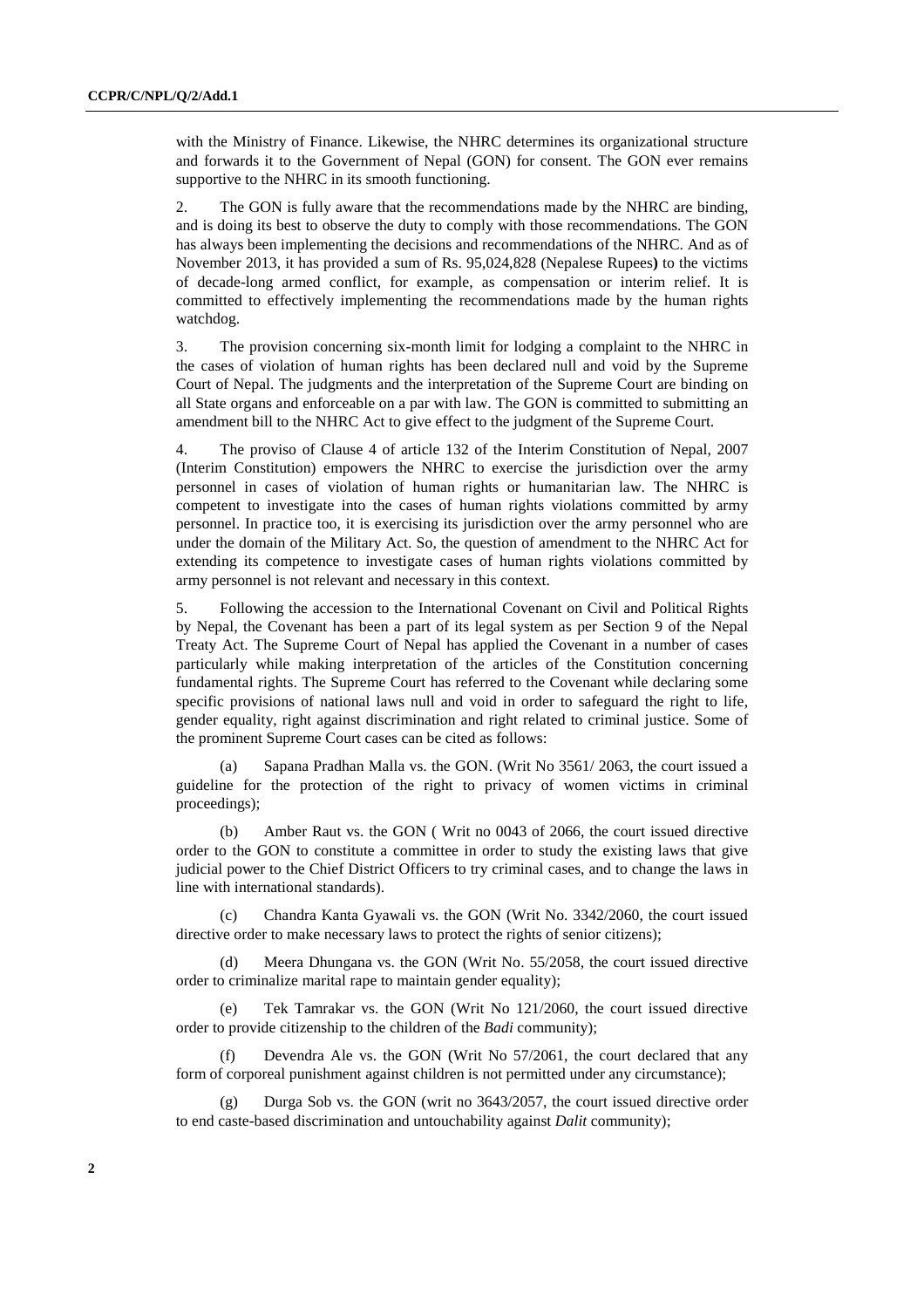(h) Som Prasad Paneru vs. the GON (the court issued directive orders to make necessary laws and the policies against child labour);

 (i) Bharat Mani Gautam vs. the GON (writ no 3455/2055, the court issued directive order to take action for prison reform).

6. The GON has established a mechanism and procedures for the implementation of the views and recommendations adopted and forwarded to Nepal by the Human Rights Committee as well as other treaty bodies. The Law and Human Rights Division of the Office of the Prime Minister and the Council of Ministers (OPMCM) is responsible for implementing, or gets involved in monitoring the implementation of the views/ recommendations of the treaty bodies. The Division is empowered to forward the views/recommendations to the line ministries concerned for implementation, and where the views warrants legislative reforms, policy formulation or substantial decision for implementation, it is forwarded to the Steering Committee, a body represented by secretaries of various line ministries and led by the Chief Secretary, for further consideration. The Steering Committee is mandated to determine the modality of the courses of action and, as per the requirement of the domestic system, any subject matter having policy implications is forwarded to the Council of Ministers for final decision.

7. The measures taken to ensure full compliance with the Committee's views in communication No. 1469/2006, Sharma v. Nepal, 1761/2008, Giri et al v. Nepal, 1863/2009 Maharjan vs. Nepal, are as follows:

 (a) Provision of interim relief to the conflict victims or their family members as per the norms of the guidelines concerning interim relief to be provided to the victims;

 (b) Promulgation of an ordinance on transitional justice mechanism for the investigation and fact-finding of conflict period cases;

 (c) Instructions to the security forces to respect and protect human rights while discharging duties;

 (d) Submission of some new bills such as bills on torture, penal code and civil code to the then Parliament;

(e) Inclusion of human rights education in training manual of the security forces.

8. The domestic law of Nepal provides a substantial foundation for investigation, prosecution and adjudication of the cases concerning the violation of human rights committed by both State and non-State actors. The GON has promulgated an ordinance for investigation and fact- finding in the cases of human rights violation that occurred during the conflict period. Likewise, regular criminal justice system is functioning over the cases of past human rights violation committed even during the conflict period. As per the instructions of the NHRC and the Supreme Court, crime investigation and prosecuting agencies are performing their respective duties in terms of investigation and prosecution. Some cases are pending in different courts while some are under the process of investigation.

9. After the issuance of an interim order by the Supreme Court of Nepal against some of the provisions of the Ordinance on Commission on Investigation of Disappeared Persons, Truth and Reconciliation, 2013, the implementation of this law was postponed. Recently the court gave its final verdict by issuing *mandamus* order to the GON not to implement the ordinance in status quo and to amend it in line with the spirit of its previous judgment in the case of Rajendra Dhakal vs the GON and international human rights standards. Similarly the court has declared some of the provisions of the ordinance null and void. So the implementation of this ordinance in status quo is not possible and it might take some time to establish transitional justice mechanism in the country. The GON is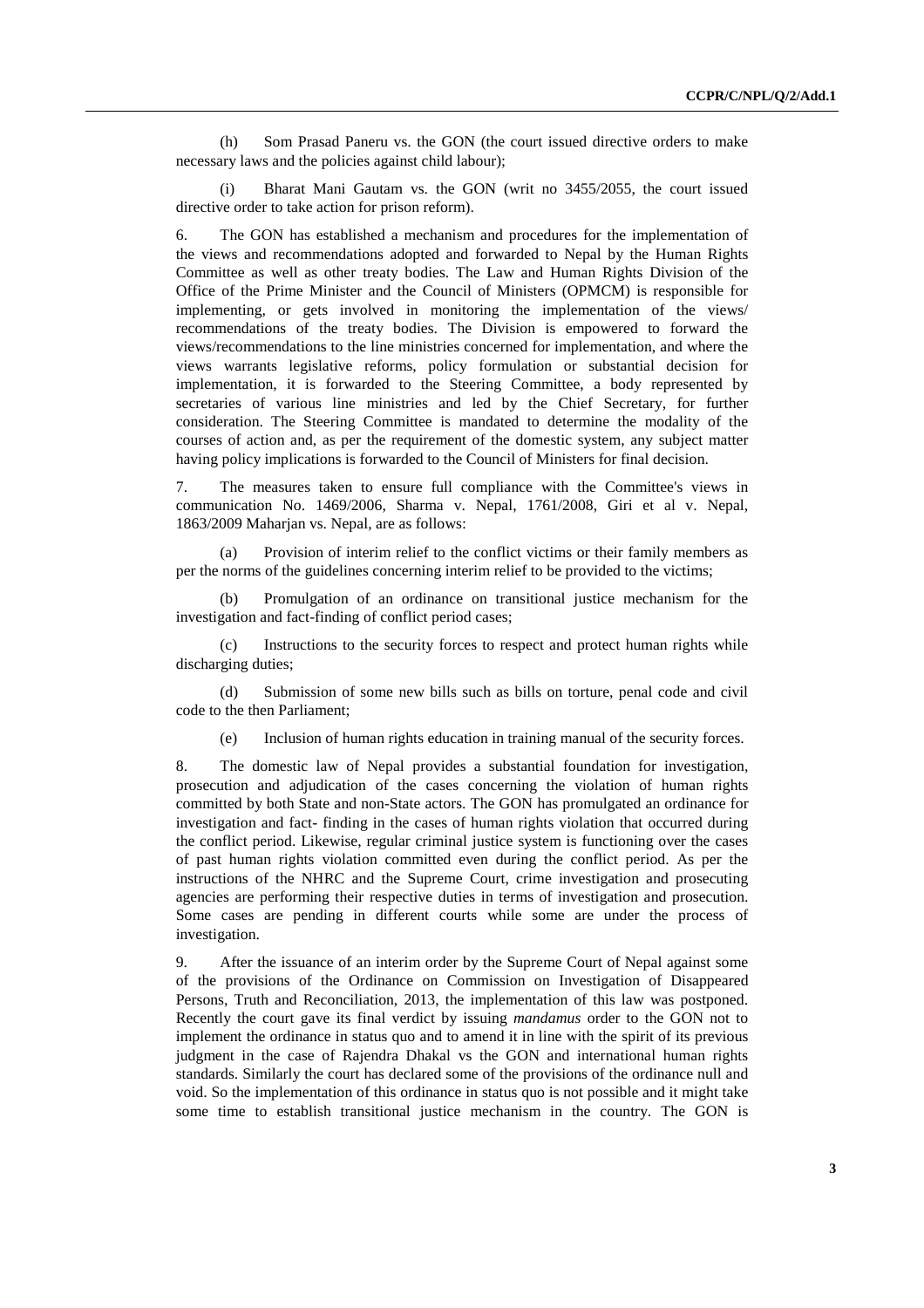committed to making further reform in the ordinance as per the order of the Supreme Court. Likewise, the newly elected Parliament is expected to make necessary enactment in line with the final verdict of the Supreme Court as well.

10. Every legal system of the world provides certain immunities to public office holders and even general public under specific circumstances while acting in good faith. Of course, the legal system of Nepal is not an exception to this. The immunity granted to the public office holders and citizens form criminal liability can be claimed by the persons concerned in the court of law which has exclusive power to decide over the matter under established principles of the immunity from criminal liability. Where the commission or omission of any public official or person amounts to serious violation of human rights, no one can enjoy any immunity from any kind of liability including criminal liability. No prevailing law of Nepal provides any type of immunity to public officials including security persons in cases of serious violation of human rights. Section 22 of the Army Act, 2006, Section 37 of the Armed Police Force Act, 2001, Section 26 of the Public Security Act, 1989 and Section 24(2) of the Essential Goods Protection Act, 1957 are not applied in serious violation of human rights and no court of law has granted any such immunity to any person who committed serious violation of human rights.

11. The power of withdrawing criminal charges granted by the State Cases Act, 1992 is just an exception which is executed only upon the consent of the competent court. Most importantly, it is applied only in a case having political nature and where it does not abrogate rule of law and principle of justice. In line with this underlying idea, the GON has framed a guideline on withdrawing criminal charges. Likewise, the GON holds consultation with the Attorney General before deciding to withdraw certain criminal charges from the court of law, and the legal opinion of the Attorney General is mandatory as per the verdict of the Supreme Court. The GON is committed to exercising this power only for the sake of justice.

12. Though a comprehensive vetting system has yet to be established, the legal system of Nepal is familiar with it. Various service laws including the Army Act, 2006, the Armed Police Force Act, 2001, and the Civil Service Act, 1993 provide the provision of terminating the service of a person who is convicted in a criminal charge amounting to moral turpitudes and serious violation of human rights such as wilful murder, rape, sexual violence and organized crime. Likewise, a person convicted on any of such charges is permanently disqualified to hold public office. In addition to this, the competent authority may take departmental action, which is different from a court proceeding, against the person who has committed serious violation of human rights. The departmental action includes, inter alia, suspension from the responsibility. Similarly, the Nepal Army and the Nepal Police have introduced a system of vetting of security personnel who are to be deployed on peacekeeping missions. Importantly, the GON is working to put in place a guideline for vetting to prevent those implicated in human rights violations from holding public offices as per the directive order issued by the Supreme Court of Nepal in 2012.

13. The legal system of Nepal criminalizes the commission or omission that amounts to war crimes, crime against humanity and genocide under international criminal law. Being a member of the United Nations and party to Geneva Conventions as well as various international human rights instruments, Nepal is competent to observe and apply those values and principles in its territory. Murder, rape, kidnapping, torture, slavery, and enforced disappearance are taken as serious crimes by the prevailing laws of Nepal. The Ordinance on Commission on Investigation of Disappeared Persons, Truth and Reconciliation, 2013 points out the following crimes as serious violation of human rights:

- (a) Murder;
- (b) Abduction and hostage taking;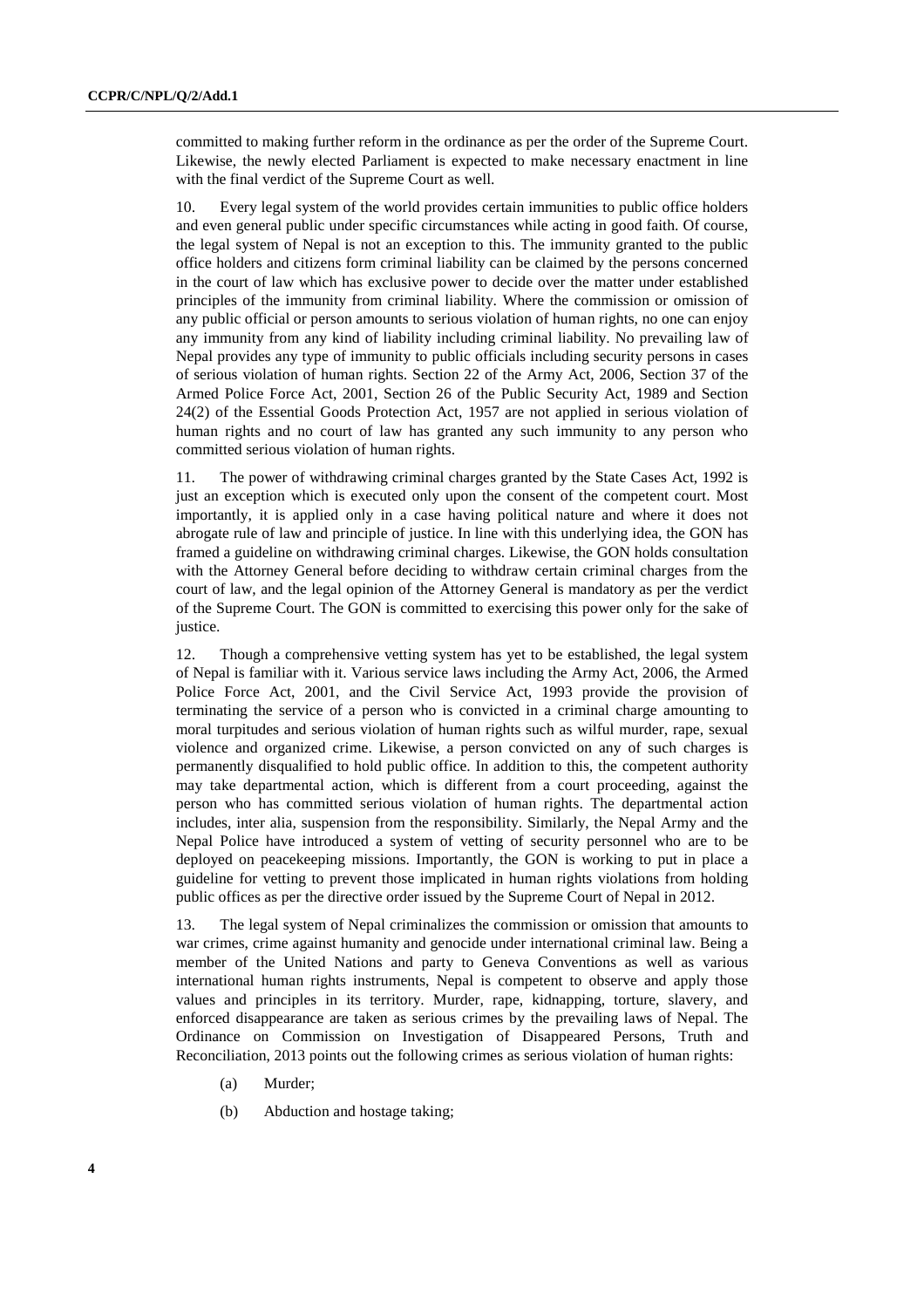- (c) Enforced disappearance;
- (d) Serious injury or mutilation;
- (e) Physical or mental torture;
- (f) Rape or sexual violence;
- (g) Looting and arson;
- (h) Enforced displacement;

 (i) Any other act tantamount to crime against humanity under international human rights or humanitarian law.

14. Likewise, a bill on penal code submitted by the GON to the then Legislature Parliament incorporates almost all offences related to crime against humanity. Importantly, the Ministry of Law, Justice, Constituent Assembly and Parliamentary Affairs (MoLJCAPA) has formulated a bill ensuring measures for full compliance with the four Geneva Conventions. Since the signing of the Comprehensive Peace Agreement (CPA) in November 2006, Nepal has introduced numerous measures to provide reparation to the conflict victims. The measures can be cited as follows:

(a) Formulation of the national policy on internally displaced persons, 2006;

 (b) Guideline on relief and facilities to be provided to internally displaced persons and their family due to conflict, 2006;

 (c) Guideline on the operation of employment/self employment service for internally displaced persons, 2011;

 (d) Decisions made by the Council of Ministers for rehabilitation, education, immediate relief, and special package of rescue for the victims;

 (e) Skill development and income generation training for at least one female member per displaced family;

(f) Formation of the Steering Committee led by the Home Minister;

 (g) Formation of a central programme coordination committee led by the Chief Secretary;

(h) District coordination committees led by the Chief District Officers;

- (i) Internally Displaced Persons Identity Card Committee in each district;
- (j) Interim relief to the conflict victims or their family members;
- (k) Scholarship programme for the children of deceased;

 (l) An action plan on the restoration and rehabilitation of the conflict affected children.

## **Non-discrimination, equality between men and women, rights of minorities and indigenous peoples (arts. 2, 3, 26 and 27)**

15. Since the promulgation of a democratic constitution in 1990, Nepal has accepted the principle of gender justice, gender equality and gender mainstreaming as one of the cardinal postulates of the governance system and development jurisprudence. Furthermore, the Interim Constitution treats the gender inequality and injustice as a key threat to inclusive democracy, sustainable development and rule of law. Therefore, a range of measures that can be categorized as constitutional, policy, legal, institutional and operational have been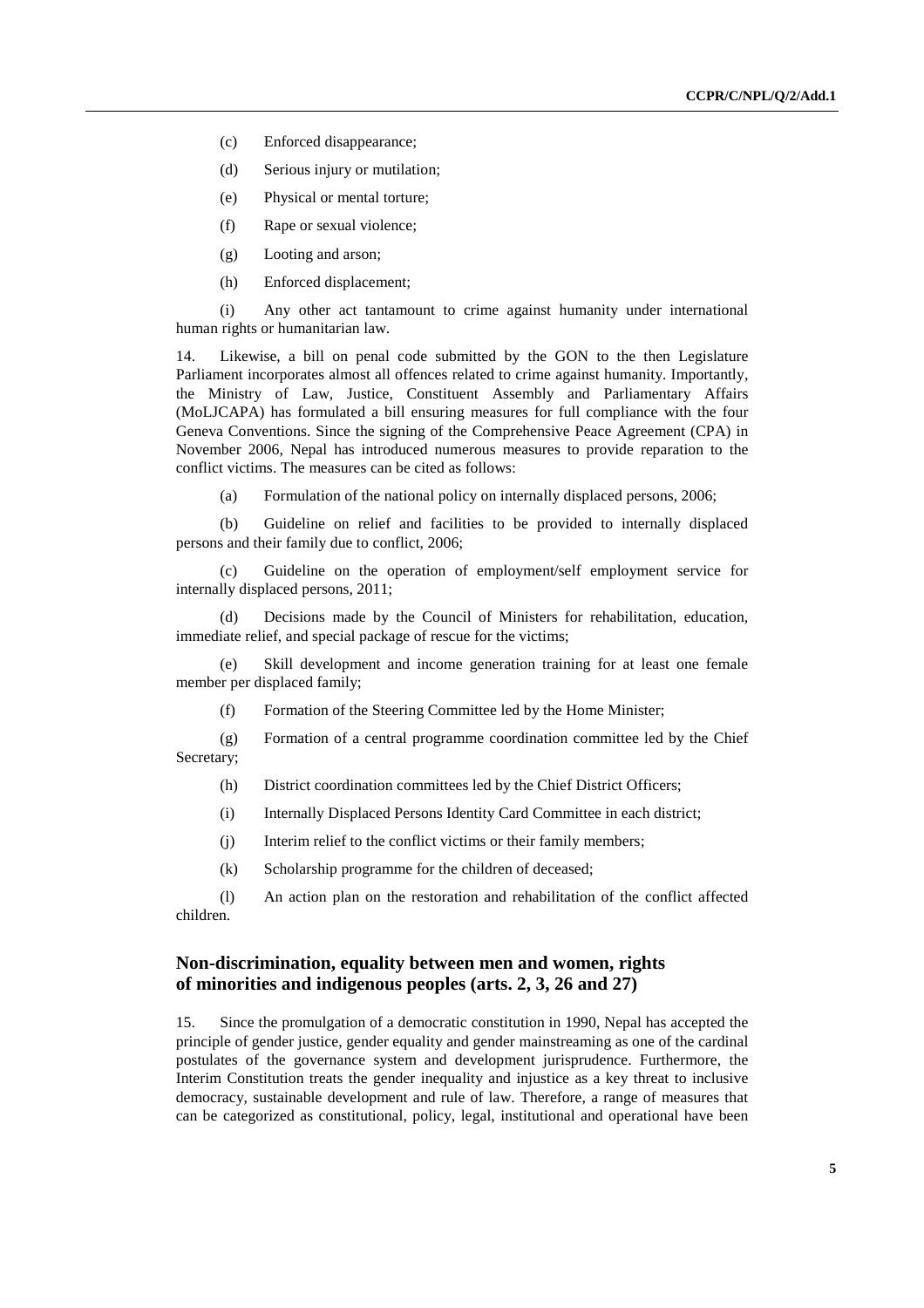adopted for protection, respect and fulfilment of human rights of women. Some of the important measures are as follows:

 (a) National strategy and plan of action to end gender based violence and to promote gender empowerment, 2012;

(b) Gender equality and inclusion policy, 2010;

(c) The plan of action on the implementation of CEDAW;

(d) The plan of action against human trafficking;

 (e) Gender sensitization for promoting societal awareness to gender issue and women's human rights and removal of all references derogatory to the dignity of women;

(f) Introduction of gender responsive budget;

(g) Enactment of various laws and amendment to existing ones;

 (h) Introduction of positive discrimination, including reservation in civil, police military and other public services;

 (i) Building and strengthening of partnership with civil society, particularly women's organizations;

 (j) Changes in societal attitudes and community practices by active participation and involvement of both men and women;

(k) Criminalization of all forms of violence against women and the girl child;

 (l) Strengthening of the access of women to health care, education, employment and social security;

 (m) Preventive, punitive/corrective and promotional measures combating gender violence;

(n) Elimination of *Kamlari* practices;

 (o) Awareness campaigning against social ill practices such as *Chhaupadi*, child marriage, the dowry system and superstitious accusation on witchcraft;

 (p) Formulation of some important draft bills such as the bill against sexual harassment against women in work places and bill against witchcraft.

16. Positive discrimination has been an important strategic measure to maintain gender equality and for gender mainstreaming in Nepal. The major outputs of positive discrimination can be mentioned as follows:

 (a) The representation of woman in civil service, Nepal police and Nepal army has been increased;

 (b) Women constituted thirty-three per cent of the total membership in the erstwhile Constituent Assembly;

(c) Maternal mortality rate has fallen;

(d) Life expectancy of women has reached at 63;

(e) Literacy rate of women has been increased;

(f) Representation of women in judiciary has been increased.

17. The principle of equality and non-discrimination on any ground is enshrined in the preamble, fundamental rights and directive principles of the State in the Interim Constitution. Within the framework of democratic polity, the GON has taken several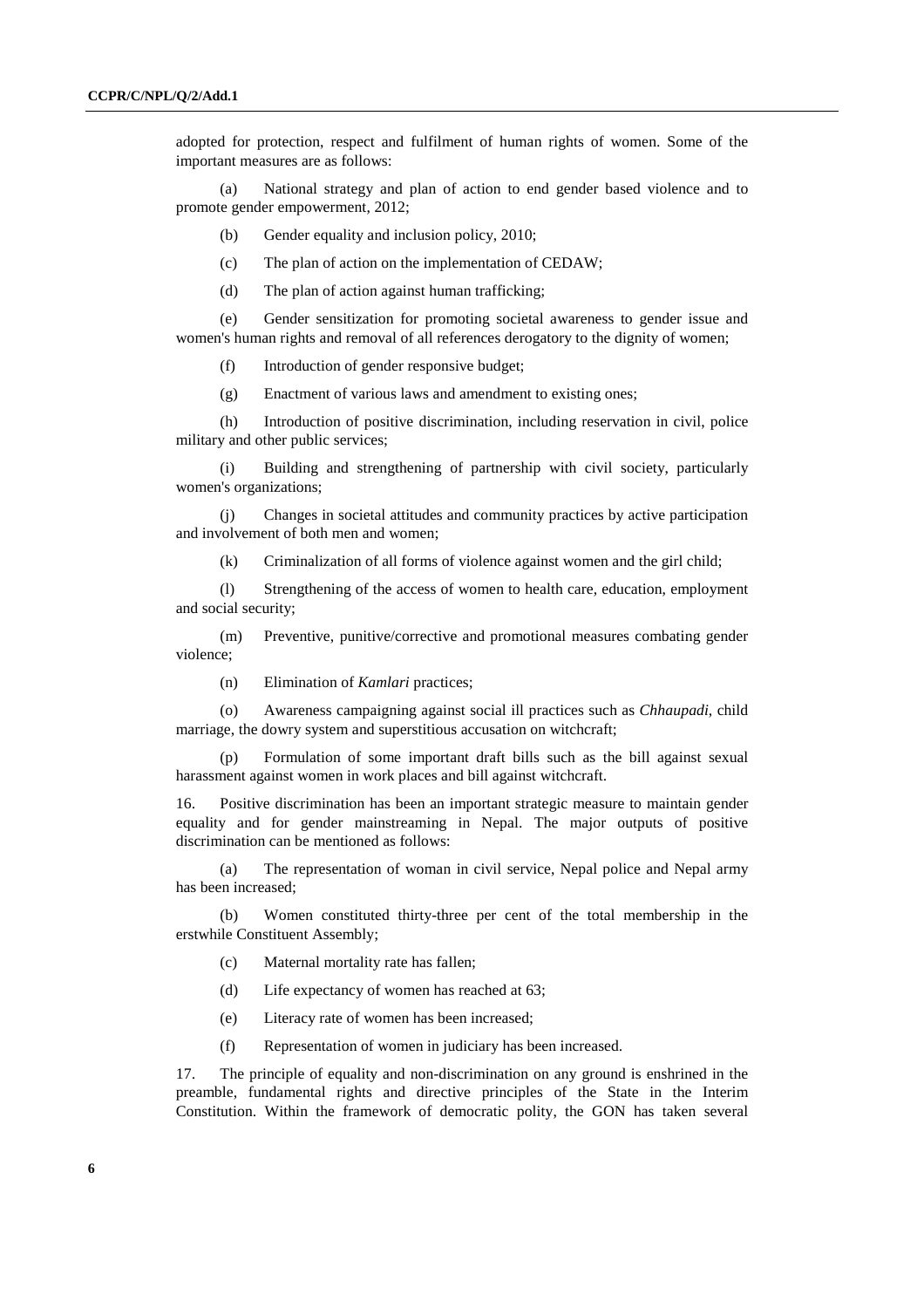measures to combat caste-based discrimination both in law and in practice which can be mentioned as follows:

(a) Promotion of societal awareness to *Dalit* issues and *Dalit'*s human rights;

 (b) Use of different forms of mass media to communicate social message relating to *Dalits* human rights and their advancement;

 (c) Social and economic support such as microcredit, free education, drinking water and sanitation, housing and shelter;

Strengthening of the involvement of *Dalits* at the decision-making level in particular in programme management and project implementation;

 (e) Positive discrimination including reservation in civil, police, military and other public services;

 (f) Widespread dissemination of information on all aspects of the Caste-based Discrimination and Untouchability (Offence and Punishment) Act, 2011;

(g) The policy of zero tolerance against caste-based discrimination;

 (h) Conduct of training and sensitization programmes for the officials of the law enforcement agencies;

(i) Focus on access to justice.

18. The National *Dalit* Commission, constituted by an executive order, has been receiving full support from the GON for the protection and promotion of human rights of *Dalits*. The GON provides necessary budget and resources to the Commission. Importantly, a proposed bill to upgrade the status of the Commission from an executive body to a statutory body is under consideration. The GON is committed to further strengthening the national human rights institutions including the National *Dalit* Commission.

19. Every citizen of Nepal has the right to live with human dignity which is guaranteed by the Interim Constitution. No prevailing laws of Nepal allow or promote any kind of discrimination against any religious community, indigenous people and *Madhesi* Community. Nepal has adopted various measures to address past injustice or discrimination made against indigenous and *Madhesi* Community. The measures can be mentioned as follows:

 (a) Introduction of positive discrimination including reservation and quotas in public services;

- (b) Quotas in proportional election seats of Parliament;
- (c) Recognition of all spoken languages in the county as national languages;
- (d) Secularization of the State;
- (e) The rights of receiving primary education in mother tongues;
- (f) The guarantee of cultural and religious rights;
- (g) Easy access to citizenship;

 (h) Investment of the Government in the protection and promotion of the culture, language, script and literature of the indigenous people and *Madhesi* community.

20. The fundamental rights guaranteed by the Interim Constitution are equally applicable, with some exceptions, to all individuals including non-nationals. Any person residing in Nepal may enjoy the right to freedom, the right against discrimination, freedom of expression, religious rights, the rights relating to criminal justice, right against preventive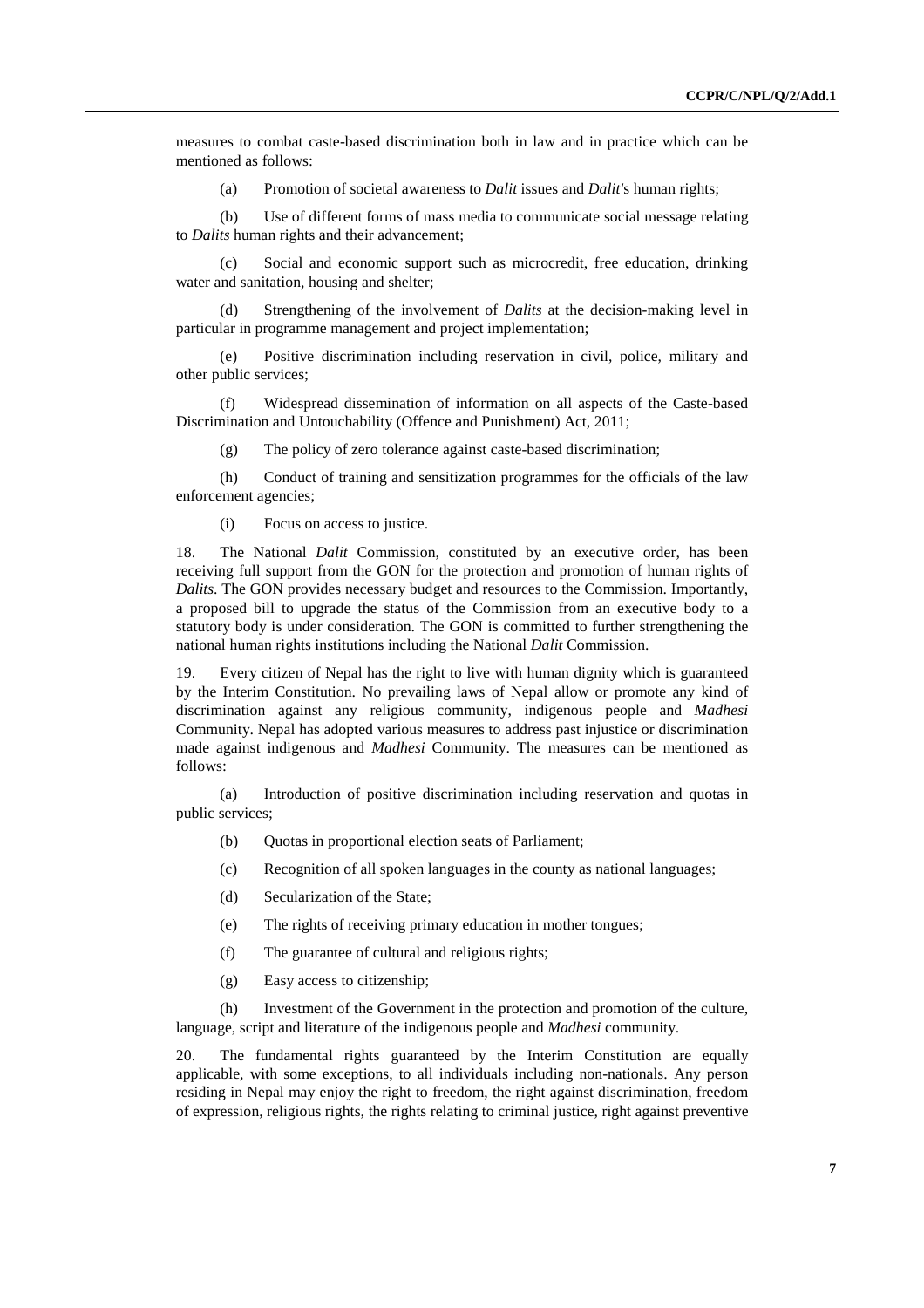detention, right against torture, right to privacy and right against exploitation, among others. The State cannot discriminate any persons including non-nationals on the ground of caste, descent, community or profession. The right to constitutional remedy guaranteed by the Interim Constitution is available for non-nationals also.

21. Any citizen of Nepal who has attained 16 years of age is entitled to obtain citizenship. The constitution and prevailing laws of Nepal explicitly negate discrimination of any kind against women in the access to citizenship. The Citizenship Act, 2006 maintains gender equality for the acquisition of citizenship. Article 8 of the Interim Constitution recognizes that Nepalese women can transfer their citizenship to their children and the children can obtain citizenship in the name of either parent. The 75 district administration offices have been directed by the Ministry of Home Affairs to provide citizenship in the name of mother also. Likewise, the GON from time to time has distributed citizenship cards to people by deploying mobile teams.

22. Discrimination on any ground including sexual orientation and gender identity is prohibited by the constitution and laws in Nepal. The GON is committed to end any type of stigmatization and discrimination against any person on the basis of sexual orientation and gender identity even in private life. In implementing the judgment of the Supreme Court in the case of Sunil Babu Panta vs. the GON (writ no. 917 of 2064 BS), Nepal has, since 2007, officially recognized the third gender category on various documents and laws. As per the amended provision of the Citizenship Rule, 2008, any Nepalese citizen who falls under the category of third gender may obtain citizenship certificate by indicating the term 'others' instead of male or female. Likewise, the term 'others' has been used in various documents such as voters' identity cards, census forms, and mountain trekking permit forms. So, any person having distinct sexual orientation other than male or female has the right to be introduced in official documents under 'others' category. The Ministry of Home Affairs in 2012 has issued a circular instructing all 75 district administration offices to provide citizenship certificates to the third gender by recognizing them as 'others'.

## **Violence against women, including domestic violence (arts. 2, 3, 6, 7 and 26)**

23. Nepal takes violence against women as multiple violations of human rights and a key threat to justice, peace and sustainable development. Therefore, various measures have been adopted to combat such violence. All forms of violence against women have been criminalized, and the law enforcement agencies and courts of law are responding to the cases of violence against women effectively. The access of victims to justice is being gradually strengthened. The GON does not accept that impunity prevails in the cases of violence against women. The police have been instructed to register complaints and to conduct investigation as per the provision of law. The rising number of complaints lodged by the victims of gender violence clearly shows that their trust in the justice system has gone up.

24. The GON has adopted the following measures to prevent and combat all forms of violence against women:

(a) Criminalization of all forms of violence against women;

 (b) Establishment of the Women and Children Service Directorate at the Nepal Police Headquarters and women and children cells in all district police stations;

- (c) Campaign against traditional practices that promote violence against women;
- (d) Conduct of the gender sensitization and women empowerment programmes;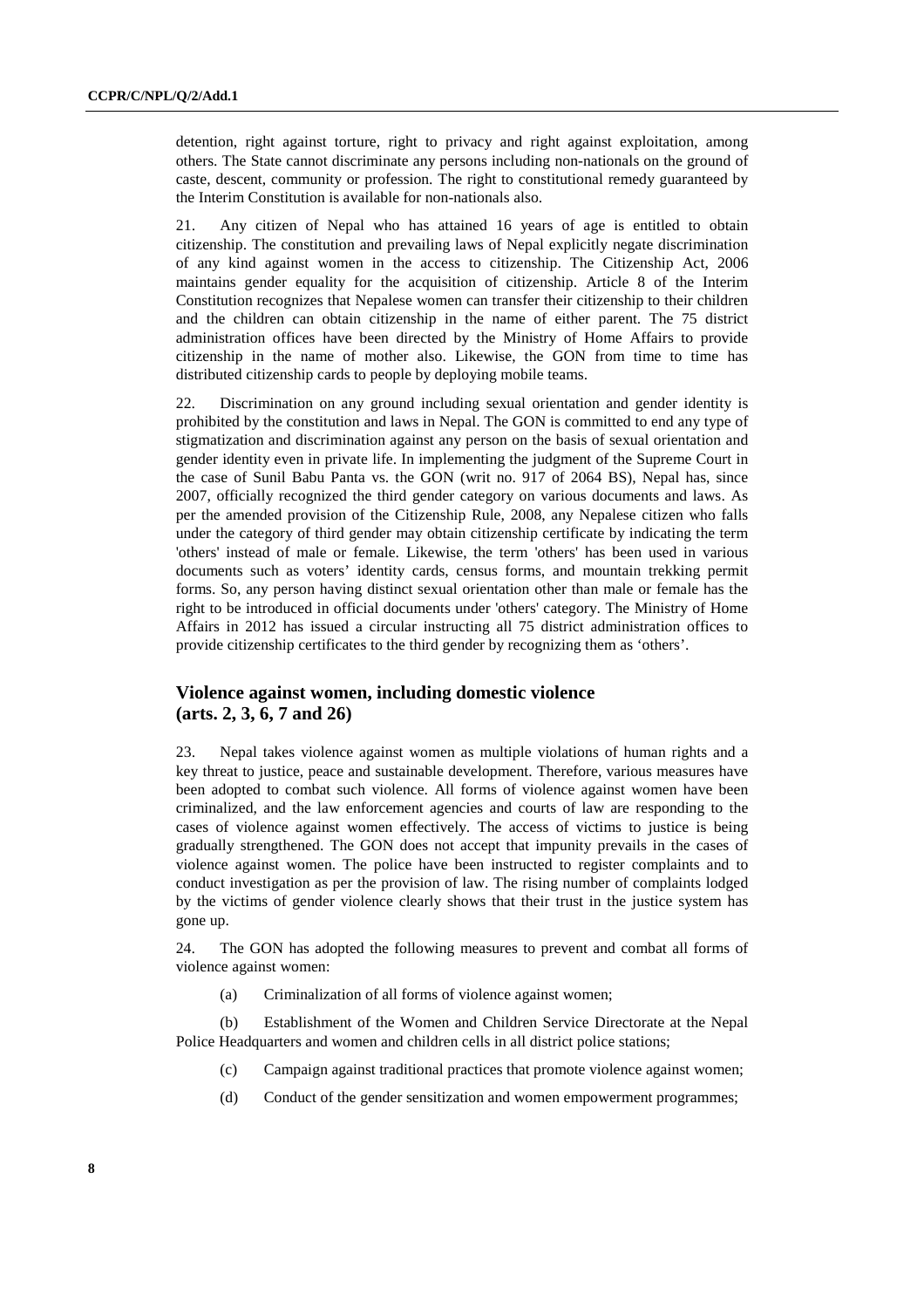- (e) Rescue and rehabilitation of victims;
- (f) The provision of *in camera* hearing in trial;
- (g) Establishment of Service centres/Restitution centres;
- (h) Institutional framework from centre to grassroots level;
- (i) Review and amendment to discriminatory laws;
- (j) The programmes relating to gender mainstreaming;
- (k) Adoption of the Gender policy, 2012 by Nepal Police;
- (l) Hospital based one-stop-crisis management centres in 15 hospitals.

25. The domestic law of Nepal considers rape as a serious violation of human rights. Anyone who commits rape is liable to imprisonment for 16 years, to a maximum. No one can enjoy immunity from criminal liability in rape cases. So far as the 35-day statutory limitation for filing a criminal complaint (FIR) is concerned, a bill to amend the existing law was submitted to the erstwhile legislature-parliament. However, due to the expiry of the term of the then parliament the bill could not translate into law. The GON is committed to repealing such strict limitation to file an FIR on rape.

26. Service centres have been established in 15 districts for the victims of domestic violence and the eight rehabilitation centres for the victims of human trafficking. Similarly, hospital based one-stop crisis management centres have been established in 15 districts. Likewise, rehabilitation and service funds have been established at the central level, and all 75 districts have Gender Violence Elimination Fund.

## **Right to life and prohibition of torture and cruel, inhuman or degrading treatment or punishment (arts. 2, 6, 7, 9, 10, 16, 19 and 21).**

27. The Interim Constitution has explicitly recognized the right to life as a fundamental right of each person. Any unlawful use of force and violation of the right to life by State or non-State actor is punishable under the domestic law of Nepal. The Local Administration Act, 1971 and other relevant legislation comprehensively provide for how, in the course of enforcement of laws, minimum force is exercised to tackle a situation. Law enforcement officials may use reasonable force for safeguarding life and property of the people and maintaining peace and security. Law enforcement officials having the power of using force have been provided the training and awareness about the provision and spirit of the law. Extrajudicial killing is a crime under the prevailing law of Nepal and the GON has issued strict directives to all agencies concerned to protect human lives and punish those who commit such heinous crimes or are responsible for the commission of such acts. Likewise, some of the acts that amount to enforced disappearance such as kidnapping, abduction, and unlawful detentions have already been criminalized, and any person including security personnel is not immune from the ambit of law and justice. Any person including victim or his/her representative can lodge complaint to the competent authority against the alleged offender. The security personnel practicing unlawful use of force against public are accountable to law, and such accountability may result in departmental action or criminal charge as per the nature of the commission of offence. The GON is committed to conducting prompt and impartial investigation and bringing the perpetrators to justice. As the country is in a transitional phase and facing difficulties of prioritizing, there might have been some weaknesses but these cases would be addressed gradually. The entire State system should not be undermined and brought under blanket criticism. Any official acting beyond his or her jurisdiction in contravention of law is personally liable and the State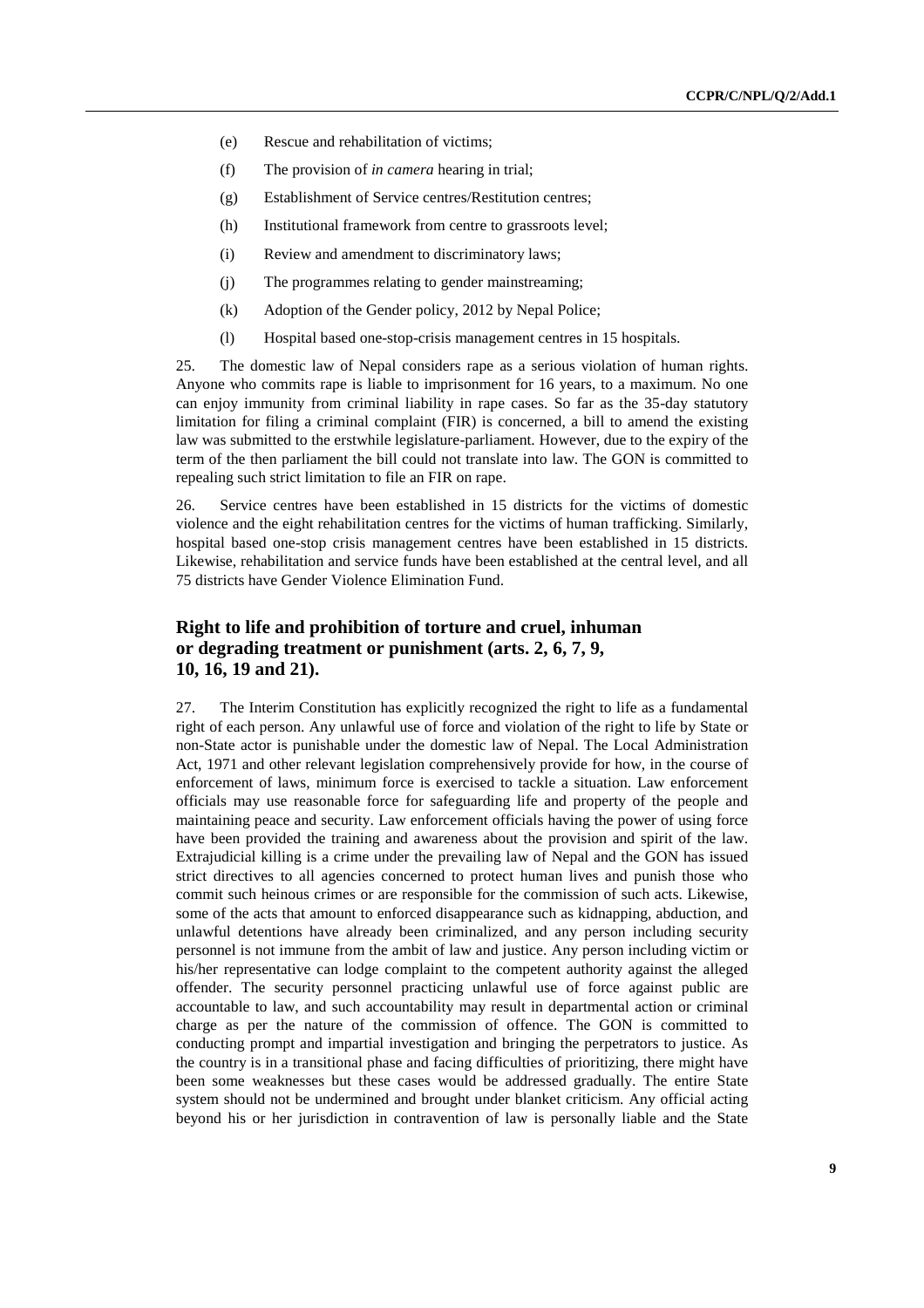machinery is competent to bring such official under the purview of justice. The GON does not justify extrajudicial killing on any ground and circumstances. Under the domestic law of Nepal, extrajudicial killing like murder or homicide is classified as State Case to which the State takes responsibility of investigation and prosecution under the State Cases Act, 1992. Any person on behalf of the victim can lodge first information report (FIR) at the nearby police station in case of extrajudicial killing. If the concerned official fails to register the FIR, the complainant can move to the higher officer or the Chief District Officer (CDO), and even to the court of law requesting *mandamus* against the official concerned. In addition, the Interim Constitution empowers the Attorney General of Nepal to examine the detention centre whether the detainee is facing any inhuman or degrading treatment or not. Likewise, the NHRC can, under the exercise of its wider mandate, conduct a range of inquires and investigations into the allegation of extrajudicial killing and unlawful use of force. Similarly, probe committees, from time to time have also been constituted to investigate into various allegations or cases concerning the violation of human rights by security personnel under the Inquiry Commission Act, 1970, and the reports of such committees have been implemented.

28. Orientation and imparting of human rights education to the security forces are being undertaken in an institutionalized manner. The Nepal Police, Armed Police Force and Nepal Army have designed effective curriculum for law enforcement officials. The curriculum includes, inter-alia, international human rights and humanitarian law and the principles on the use of force and firearms. The security personnel have been given training and orientation to maintain restraint in the use of force while exercising power in the course of law enforcement, and they are required to respect and protect human rights of every person while discharging public duties.

29. The GON would like to draw the attention of the Committee that the legal system of Nepal is not unaware of the norms and principles of torture and enforced disappearance. Most of the offences that constitute torture have been criminalized by the domestic law of Nepal. Any kind of unlawful use of force, beating, serious injury, sexual offence against a detainee by any person including public office holder are punishable under the laws of Nepal. The General Code (Muluki Ain) is applicable to such acts committed by any one. It is to be noted that the Torture Related Compensation Act, 1996 is an attempt to take into account the heinous acts of torture from the point of view of victims even though it does not explicitly criminalize torture and deals only with the issue of compensation and departmental action against the perpetrators. Importantly, a separate bill to cover the issue of criminal liability of perpetrators and reparation to the victims was submitted to the then Legislature-Parliament by the Government of Nepal. Similarly, a bill on penal code was under consideration in the previous Parliament which covered torture among others.

30. Likewise, some of the acts that constitute enforced disappearance have also been criminalized by the domestic law of Nepal. Kidnapping, abduction and illegal detention are serious crimes under the prevailing laws of Nepal, though a comprehensive law on enforced disappearance is yet to be enacted. Nepal is committed to enacting a law criminalizing the offence of enforced disappearance in accordance with international standards and ensuring that allegation of enforced disappearance, torture and cruel, inhuman or degrading treatment or punishment are effectively and impartially investigated. After the signing of the CPA between the then Nepal Maoist Party and the Government of Nepal in November 2006, not a single case of enforced disappearance has taken place. The offence of enforced disappearance committed by the both State and non-State actor during the time of conflict has been taken as a serious matter and the transitional justice mechanism that is going to be established at the earliest will be equipped to fully address the issue.

31. The GON is seriously concerned with the reports that allege that torture has been and continues to be systematically practiced in Nepal. The reports are biased in that they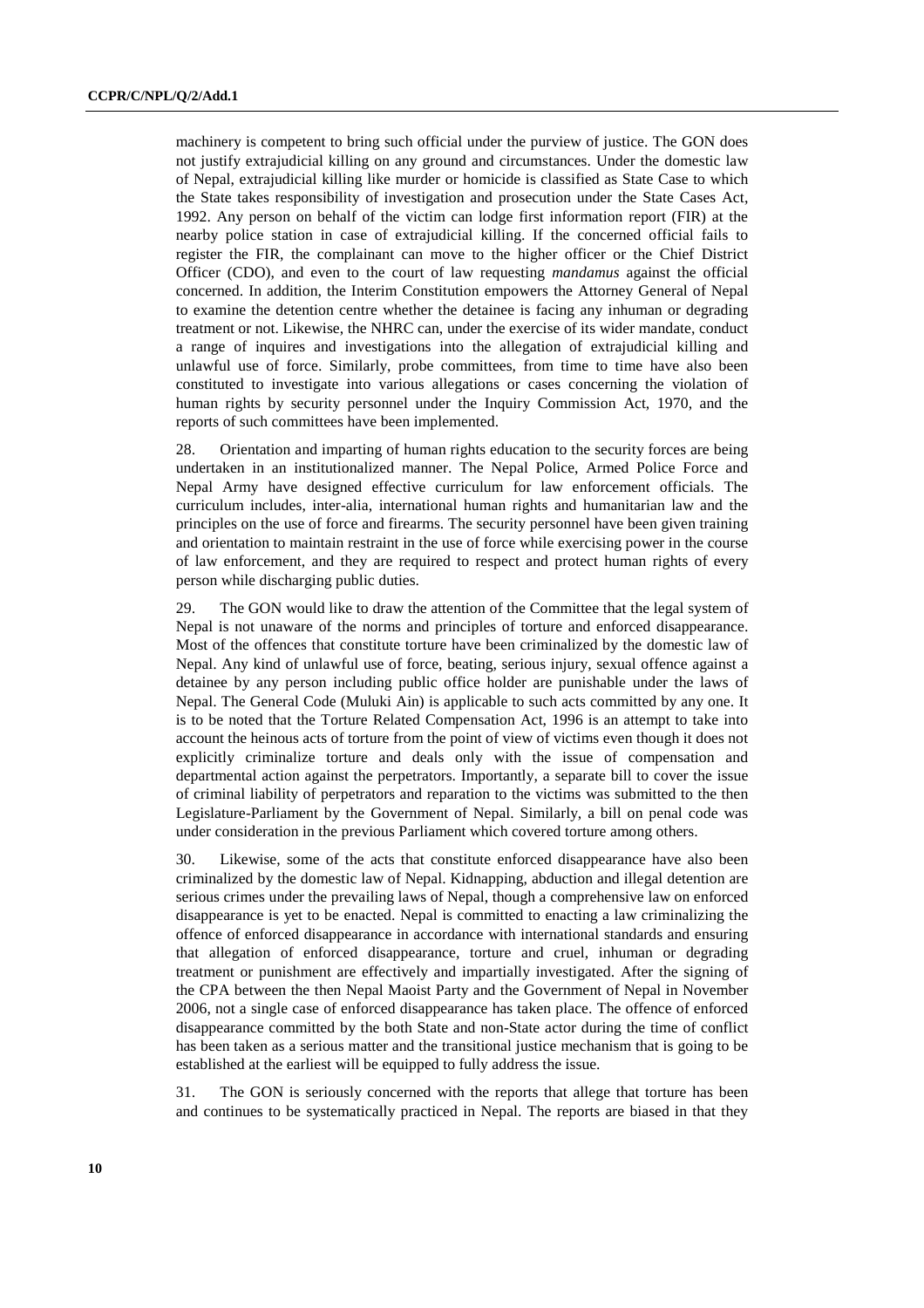represent one sided views only. They fail to acknowledge the positive developments made towards ending torture. It must be understood that any kind of torture and cruel, inhuman or degrading treatment of a detainee in police custody is prohibited by the Interim Constitution and relevant laws of Nepal. Had there been systematic torture in the State machinery, characters such as torture as a regular strategic means for investigation of an offence, widespread practicing of torture, institutionalization of torture, structural and functional protection of the offenders of torture by State actors, and the absence of watchdog that rings the bell against the cases of torture would have been prevailing in the country. However, this is not the case. Nepal is among the first countries in south Asia that became party to the Convention against Torture and Other Cruel, Inhuman or Degrading Treatment or Punishment. The right against torture is guaranteed in the Interim Constitution. The GON has pursued a zero-tolerance policy against torture. The NHRC has a wide mandate to conduct investigations into the allegations of torture committed by law implementing officials. Likewise, Nepal is committed to investigate into the serious violation of human rights including torture and ill-treatment committed by State as well as non-State actors during the time of armed conflict through the regular criminal justice as well as transitional justice mechanism.

32. As per the provision of the Torture Related Compensation Act, 1996, any official found guilty of torturing a person, is liable for departmental action also. In line with this provision, the Army Act, 2006 also provides departmental action for military personal involving in the offence of torture. The military court has the power to impose various forms of departmental actions against perpetrators which includes subjecting to ultimatum, warning, freezing of promotion, freezing of salary up to the recovery of the losses, denial of seniority up to one year, subjecting to force up to an equivalent of fourteen days payment in a month, and removing from the serving post. Likewise, the person found guilty of torture has been prevented from participating in the United Nations peacekeeping missions. Similarly, as per the decisions of the competent courts, the GON has provided compensation to the victims of torture in many cases.

33. The Army Act, 2006, the Police Act, 1955, the Armed Police Force Act, 2001 and their respective regulations regulate the conduct of security forces. Besides this, the Local Administration Act, 1971, and the National Parks and Wildlife Conservation Act, 1973 also prescribe certain standards on the use of force by law implementing officials. Any security personnel who commits any act in contravention of the Act and Rules concerned has to face civil, administrative and even criminal liability as set forth in the law. Similarly any person whose human rights are violated by the conduct of security forces can move the NHRC and even the court of law for remedy. Moreover, by exercising the power to constitute an independent probe commission on any matter of public importance or concern, the GON can form such commission for fact finding and recommending on a particular case of human rights violation committed by security forces as well as non-State actors.

34. Nepal is committed to enacting a new law in line with the Convention against Torture and Other Cruel, Inhuman or Degrading Treatment or Punishment so that any kind of torture inflicted on any person is investigated more effectively and the offence of torture is included as a State case. In line with this, a comprehensive bill on the criminalization of torture was submitted to the then Legislature Parliament. The newly elected constituent assembly is expected to translate this bill into law.

35. Corporal punishment is explicitly prohibited under the prevailing law of Nepal. The Interim Constitution, like its predecessor, has abolished death penalty and consequently the sentence to death is not a part of the penal system in Nepal. Nepal has also acceded to the Second Optional Protocol to the ICCPR, aiming at the abolition of death penalty. Any kind of corporal punishment is punishable by law. The General Code criminalizes the offences of hurt, battery or any other forms of corporeal punishment. Similarly the Torture Related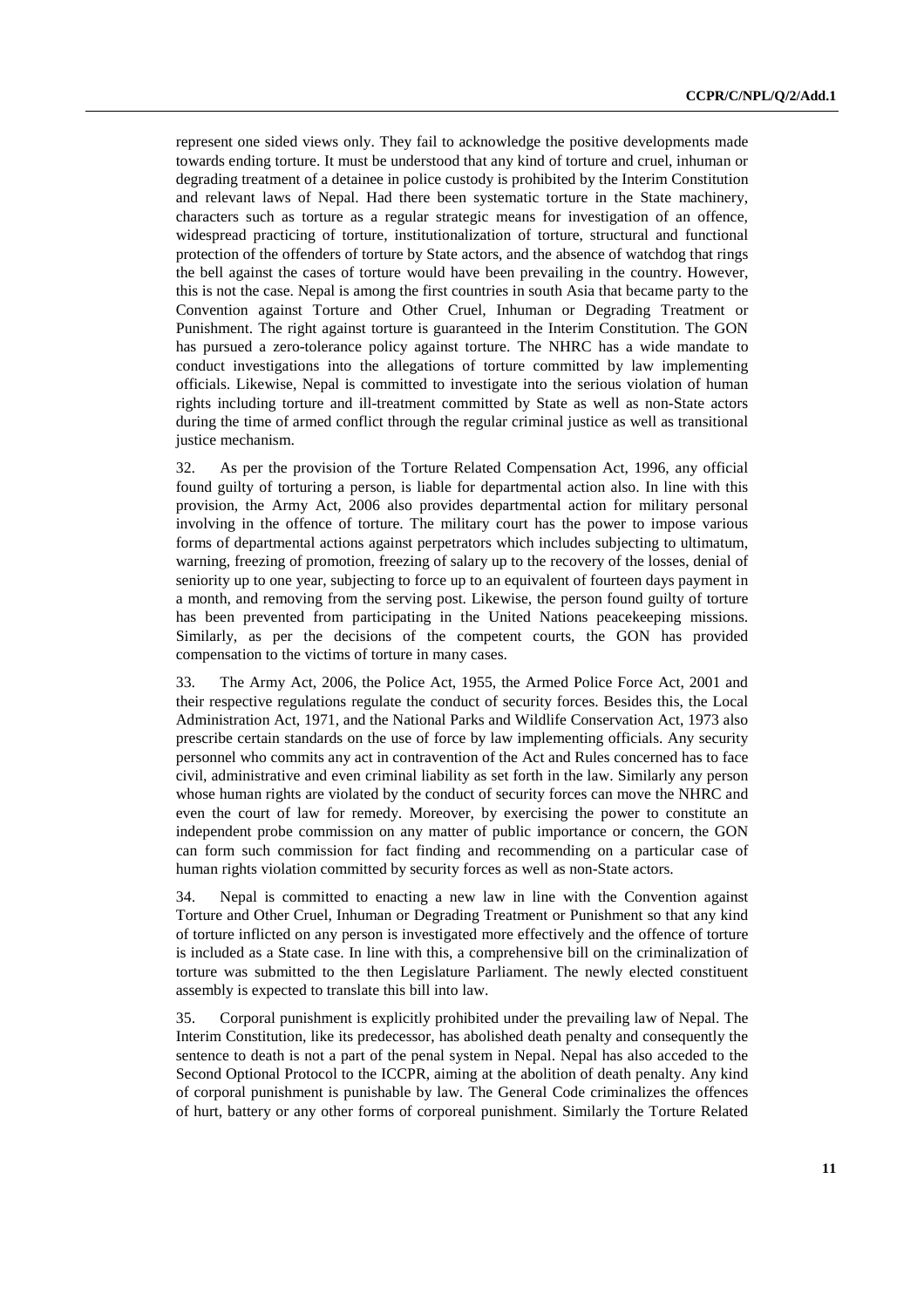Compensation Act, 1996 prohibits torture and ill treatment. Likewise, the Children Act, 1992 explicitly prohibits the offence of torture against children. So far as the proviso of the Section 7 of the Children Act, 1992 is concerned, the Supreme Court in 2003 ruled that the provision was unconstitutional and declared the term 'minor beating' null and void. The provision of Section 4 of chapter 9 on hurt of the General Code which reads "if a person who has a duty to protect or give education to somebody else causes injury to the victim upon using a reasonable minimum amount of force, the act of causing injury shall not be deemed to be the offence of hurt in the given situation" does not justify corporal punishment. Furthermore, the Domestic Violence (Crime and Punishment) Act, 2009 criminalizes all kinds of physical torture committed by any person in family. Likewise, the guidelines for Operation and Management of Residential Children Homes, 2012 prohibit torture in residential institutions. The Abrogation of Some Criminal Cases and Remission of Punishment Act, 1963 explicitly prohibits a number of cruel and humiliating punishments. The National Children Policy adopted in 2012 aims at ending all kind of corporal punishment at school and other institutions as well as in family. The government is committed to implementing the recommendations concerning the protection of the rights of the child made by the human rights treaty bodies and under the Universal Periodic Review (UPR) mechanism. In line with this, the government expedites the process of amending the relevant provisions of the Children Act and other laws to ensure full compliance with article 19 of the Convention on the Rights of Child. Awareness raising campaigns are conducted on a regular basis to sensitize the parents and professionals working with children as well the public at large about the prohibition of corporal punishment and ill treatment of children.

#### **Elimination of slavery and servitude (art. 8)**

36. The present framework of laws relating to human trafficking in Nepal is very progressive and effective. Article 29 of the Interim Constitution guarantees the right against exploitation and explicitly prohibits human trafficking, slavery or bonded labour even in the name of custom, tradition and practice. Human Trafficking and Transportation (Control) Act, 2007 criminalizes the offence of human trafficking and transportation, and makes important provisions on protection, rehabilitation and restitution of victims. Likewise, Human Trafficking and Transportation (Control) Regulation, 2008 provides for the formation of committees at national and district levels to prevent and combat human trafficking. The GON is implementing a plan of action against human trafficking. The Office of the National Rapporteur on Trafficking in Women and Children (ONRC) has been established within the NHRC which has conducted several advocacy programs and trainings on trafficking as well as safe migration.

37. The Interim Constitution and other relevant laws such as the Bonded Labour (Prohibition) Act, 2002, the Child Labour (Prohibition and Regulation) Act 1999, and the Children Act, 1992 explicitly prohibit any forms of forced and bonded labour. The GON abolished traditional practices of bonded labour such as *Haliya* and *Kamaiya* in 2058 BS. Recently, the GON also abolished the practice of *Kamlari*. Bonded labour does not exist in Nepal in an institutionalized way. The GON has been implementing various schemes such as distribution of plots of land, micro-credit loan service, income generation activities, and rehabilitation and employment for the restoration and rehabilitation of freed bonded labourers.

38. The person who practices bonded labour, forced labour or child labour is liable to punishment as provided by the law. Though the Child Labour (Prohibition and Regulation) Act, 1999 explicitly prohibits child labour particularly for those below 14, the GON is working to draft a bill on domestic servitude also.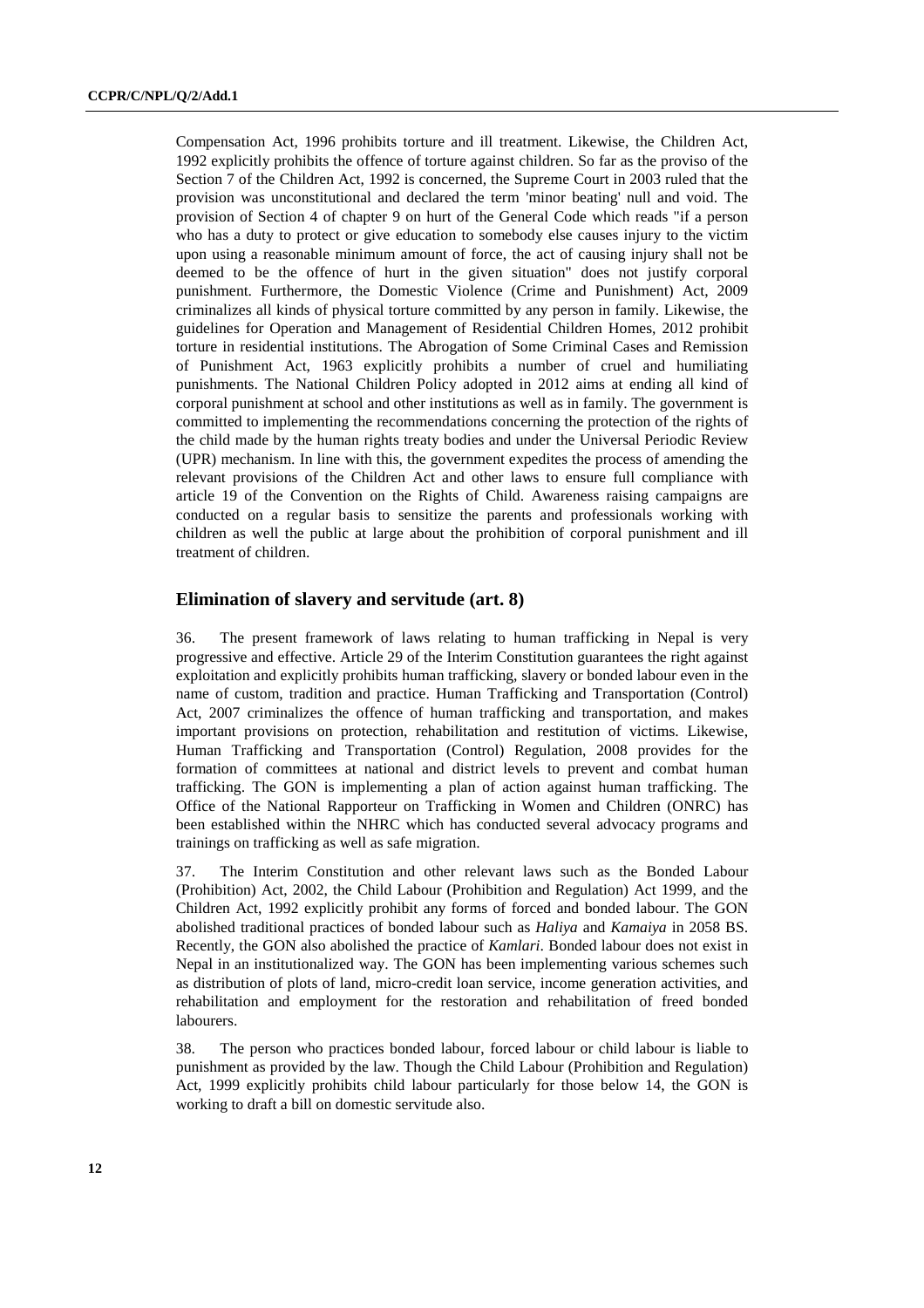39. Though disaggregated data by sex, age, ethnic group, and rural/urban areas for the investigation, prosecution and conviction are yet to be collected, the GON would like to reiterate that it is effectively implementing the laws and policies made against human trafficking and bonded labour. Despite facing numerous constraints of poverty and other problems, Nepal has made significant progress in eliminating slavery and servitude.

## **Right to liberty and security of person, treatment of persons deprived of their liberty, fair trial and independence of judiciary (arts. 2, 7, 9, 10, 14 and 24)**

40. Arbitrary and unlawful detention and holding detainees in unofficial places of detention are prohibited under the domestic law of Nepal. No prevailing laws of Nepal empower police to arrest a person arbitrarily. The arrested person has the right to know the reason of arrest, one of the fundamental rights guaranteed by the constitution. The GON has strictly instructed security forces not to arrest any person in an arbitrary and unlawful manner. Training, orientation and sensitization programmes on the use of force have been regularly conducted for security personnel. In case arbitrary and unlawful detention takes place, there are various institutions like the courts of law, the NHRC, and the Office of the Attorney General to address the matter. Non-governmental organizations and human rights defenders are also there in the large numbers who play the role of whistleblowers when such incident occurs.

41. According to the Police Act, 1955, the State Cases Act, 1992 and the General Code, 1963, it is a duty of police to keep accurate records of detention which includes the dates of arrest. The allegation that most commonly the date of arrest is falsified in the register in an attempt to circumvent the constitutional requirement to bring detainee before a court within 24 hours is not true as it does not establish that security forces use it in an institutional manner. If it is found that the date of arrest is falsified by any police personnel in record, the concerned official is liable to departmental action. The GON is committed to taking action against those officers involved in such activities. The Nepal Police has adopted measures to prevent arbitrary and unlawful detention, including falsification of records or keeping inadequate custody records. Such acts are checked and investigated. Human rights cells have been established in the offices of security forces to prevent such activities.

42. The right to legal counsel of one's own choice is one of the fundamental rights guaranteed by the Interim Constitution. The person who is arrested has the right to consult a legal practitioner of his/her choice at the time of the arrest. No hurdles persist for the enforcement of this right and the GON is committed to making necessary arrangement for the enjoyment of this right by detainee and necessary instruction has been given to Nepal police to give effect to this. Likewise the Attorney General is empowered constitutionally to give necessary direction to the relevant authorities to allow the detainee to meet his/her relatives or lawyer.

43. The allegation that lengthy pretrial detention is common is not based on reality. The Interim Constitution and other relevant law of Nepal recognize the right of each person who is arrested to be produced before a judicial authority within a period of twenty four hours after such arrest, excluding the time necessary for the journey from the place of arrest to such authority. Most importantly, the arrested person cannot be detained in custody beyond the period except on the order of such authority. When the remand is requested by the investigating agency, the court can pass an order of remand for a period not exceeding 25 days and such remand may be given through one or repeated orders. According to the State Cases Act, 1992 the extension of the remand period is subjected to cause and grounds. The Supreme Court has laid down a principle that an extension of remand should be granted only after the physical production of the suspect. It is to be noted that the investigating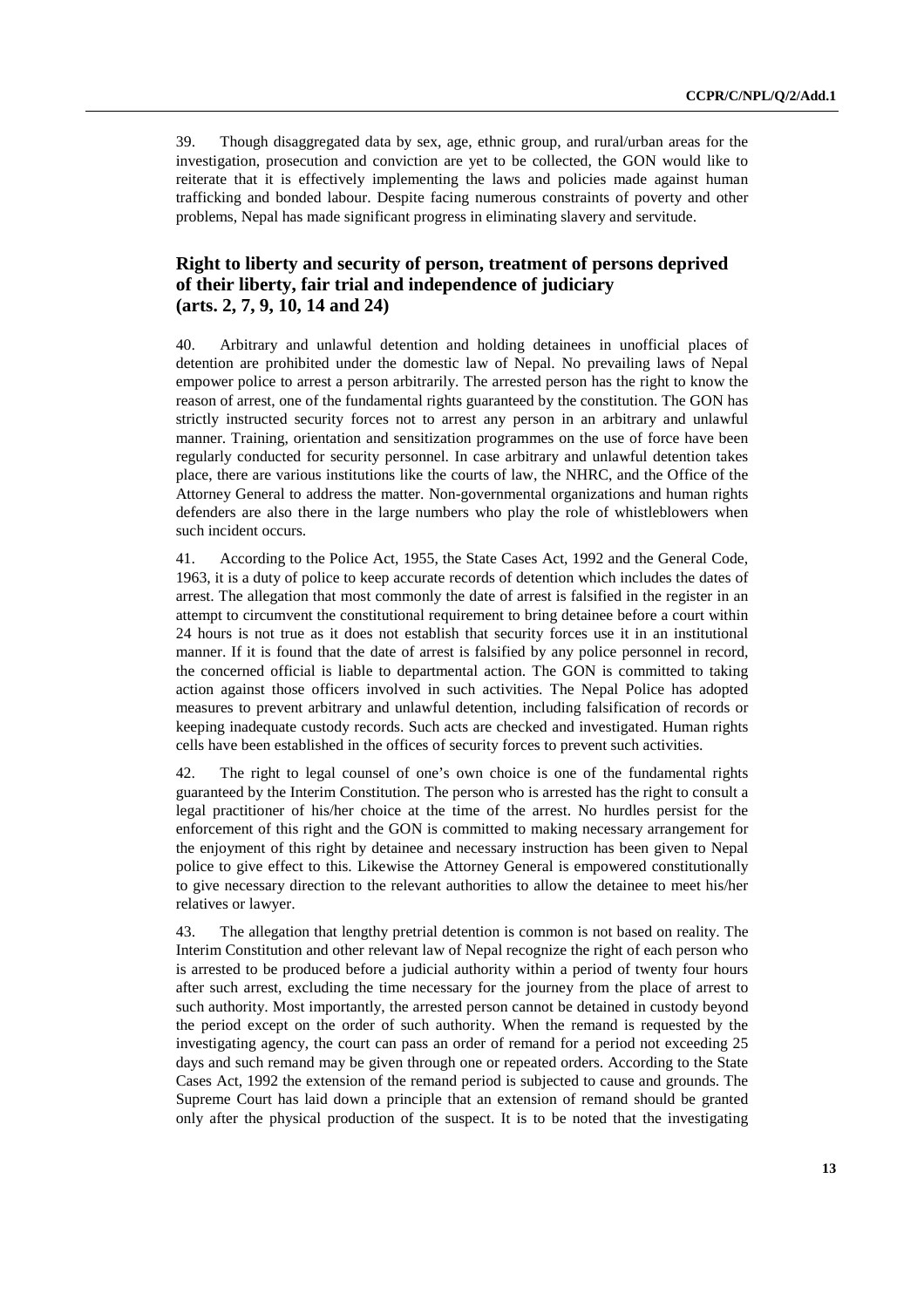authority cannot claim the period of 25 days as a right. The judicial authority has power to give instruction to the investigating authority to complete the process of investigation within a given time. And the situation has gradually been changed with the intervention of the judicial authority.

44. Though neither the State Cases Act, 1992 nor other prevailing laws of Nepal allow police to release the arrested person from police custody on bail, no legislation of Nepal provides the provision for compulsory detention to conduct investigation. The police must have sufficient reasons to arrest a person in the course of investigation of an offence. Likewise, the State Cases Act, 1992 makes the provision that the police may release the detainee from custody on condition where such person makes a commitment in writing that he or she appears before such authority as and when necessary. This provision has been implemented basically when it needs further investigation to collect evidence. Likewise, non-custodial alternative measures to pretrial detention are applied in some important cases like corruption as per the provision of domestic law.

45. The GON is working towards the reduction of overcrowding in prisons. Exploring alternatives to imprisonment for some categories of offenders has already been put in place. The Prisons Act, 1964 has introduced the concept of open prison and community service by the offender in some cases. Likewise, the GON is very serious about the weak infrastructure and inadequate facilities available in prison. As most of the jails were constructed more than 50 years ago, the GON is expanding the prison capacity to cope with the growing number of inmates and new buildings are being constructed in Nakhhu, Dhading, Bhimphedi, Pokhara, Dang, Chitwan and Myagdi. And it is expected that the construction work would be completed within three years. Physical facilities of prisons are being upgraded. The GON is committed to provide basic services and facilities to prisoners including sanitation, and medical care.

46. Under the prevailing law of Nepal, national monitoring mechanism of the detention centres exists and has come into practice. The NHRC can visit the places of detention and monitor custody records maintained by the police, as well as services and facilities available to prisoners. The human rights watchdog is empowered to recommend to the GON for jail reforms and to take action in case of violation of human rights committed by the concerned authority. Likewise, the Attorney General is empowered, on the basis of complaints or information received by him or her by any means, to investigate allegations of inhuman treatment of any person in custody or denial to meet his/her relatives directly or through lawyer and give necessary directions to the relevant authorities to prevent the recurrence of such incidences. In addition to this, the concerned Chief District Officer, and officials of the Ministry of Home Affairs and the Department of Prison Management can monitor the prisons and detention centres. Importantly, by exercising the power given by the Administration of Justice Act, 1991, the concerned appellate court judges visit and inspect prisons and give necessary directions or recommendations to prison authority concerned at least once a year. Similarly parliamentarians and human rights activists also from time to time visit jails to observe the prevailing conditions.

47. The Prisons Act, 1964 and the Prisons Regulation, 1965 have been amended from time to time as a part of the reform in criminal justice system in Nepal. The second amendment to the Prisons Act made in 2007 has introduced the concept of open prison and community prison system. If a prisoner is sentenced to more than three years imprisonment and serves one third of that sentence, such prisoner can be sent to open prison. A person who is sentenced to less than four years imprisonment, can be sent in community service to serve the sentence by the adjudicating authority. The Prison Regulation makes detail provision for the implementation of the concept of open prison and community service system. A taskforce formed to study physical and management aspects of prisons in the country has recommended the government to implement the concept of open prison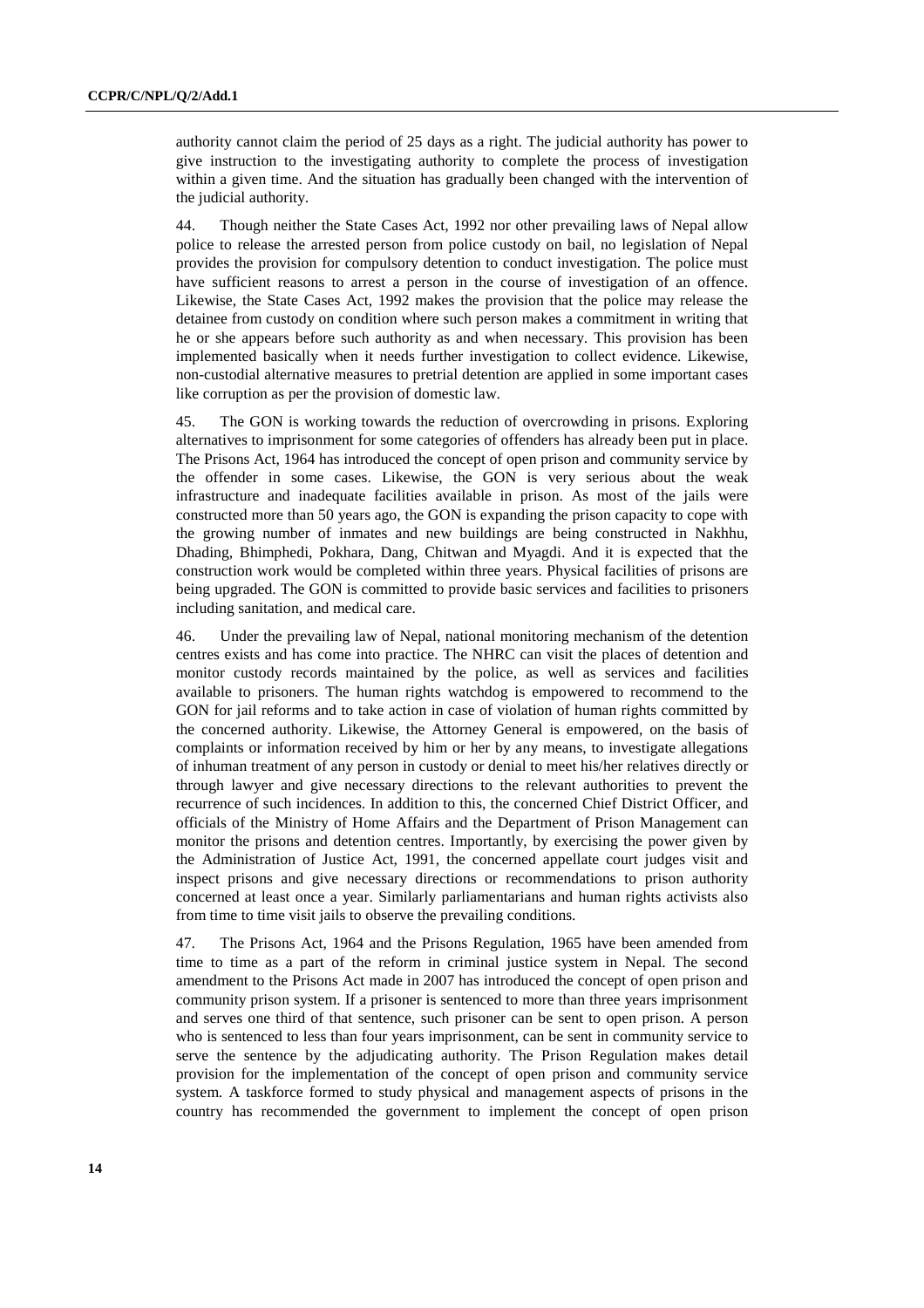introduced by the prison legislation. The GON is carrying out a feasibility study to implement the concept of open jail. The Department of Prison Management is working to materialize the concept of open prison. It has planned to construct open prison complex in Nepalgunj in the near future.

48. As per Section 21 of the Prisons Act, 1964, if any detainee or prisoner submits a plaint, note of deference, appeal, petition, application, information etc. as required to be filed by him/her in any office or court in respect of any case or law suit to the prison office where she/he has been detained or imprisoned for the purpose of filing the same with such office or court, the prison office shall, within three days, forward the same to the office or court where the same is to be forwarded to. The right guaranteed by the Act is being exercised by the detainees or prisoners, and there is no obstacle or hurdle to submit the complaints by the inmates to courts of law against torture, cruel, inhuman or degrading treatment or punishment.

49. Due to the expiry of the term of the Legislature-Parliament, the bills on penal code, criminal procedure code and sentencing legislation submitted to the house, could not translate into law. The GON is committed to submitting these bills again for the consideration of the house. Obviously, these bills propose some of the major amendments for the modernization of criminal justice system which includes fair trial, which can be mentioned as follows:

- (a) Principles of criminal justice are incorporated in the code;
- (b) Prohibition and criminalization of torture;
- (c) Compulsory lawyers representation in remand proceeding;
- (d) The provision of arrest warrant to be executed by the court;
- (e) Oversight of government prosecutor over investigating authority;
- (f) Introduction of the concept of the plea bargaining.

50. The Evidence Act, 1974 and the State Cases Act, 1992 do not compel a detainee to testify against himself/herself or confess guilt before investigating, prosecuting or adjudicating authority. Section 9 of the Evidence Act clearly states that evidence obtained from the accused of a criminal case by putting pressure on him/her or with torture to him/her or with a threat to torture to him/her or any other person or putting him/her in a condition to express the fact against his/her will is not admissible in a court of law. The right against self-incrimination and the right to silence of the accused are guaranteed by the Interim Constitution. Likewise, the Evidence Act also states that where the public official, while conducting a process, gives any threat or promise in relation to any charge, by which there was a possibility of expressing any untrue fact and the person had believed that such official had a power and authority to implement the threat or promise, the evidence or fact collected in such a manner is not admissible to the court. Therefore, no prevailing law of Nepal violates the basic principle of fair trial in terms of admissibility of evidence.

51. The national anti-corruption jurisprudence covers all of the State organs including judiciary and public officials including judges within its ambit for good governance. The Prevention of Corruption Act, 2002 applies even to judges. As a party to the United Nations Convention against Corruption, Nepal has adopted constitutional, legal, policy and institutional measures to combat and fight corruption in the county in line with its provisions. Bearing in mind the independence of the judiciary, the State of Nepal has taken measures to strengthen its integrity and to prevent possibilities of corruption among members of the society. The judicial council, a constitutional body headed by the Chief Justice of Nepal, is mandated to investigate into the complaints against any judge of appellate court or district court who is alleged to have indulged in corruption, and upon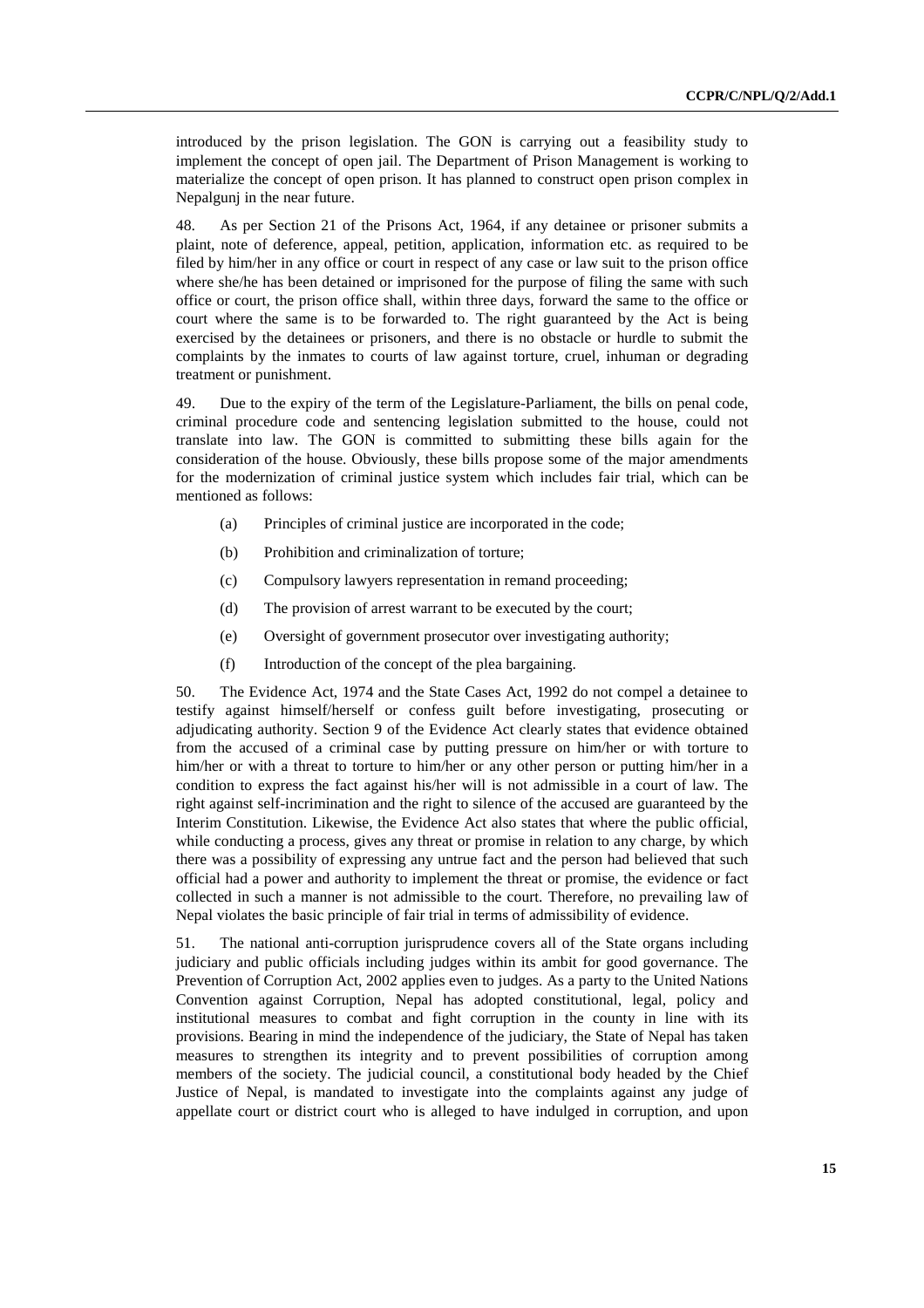inquiry and investigation the judicial council is empowered to file charge sheet against such judges in appellate court. The Judicial Council Act, 1991 makes detail provision on removal of judges. Likewise, the Act empowers the judicial council to take other actions such as warning or other type of departmental action against the judges who are involved in abuse of power. The chief justice, on the recommendation of the judicial council, may remove any judges except the judges of the Supreme Court on the grounds of incompetence, misbehaviour, failure to discharge the duties in good faith or deviation from justice. Likewise the Supreme Court has issued a code of conduct for judges to maintain a free, fair and transparent judiciary. In addition to this, the judiciary is implementing a strategic action plan of judiciary to build competent and effective judiciary.

52. The structural, functional and individual independence of the judiciary and judges is guaranteed by the Interim Constitution as one of the basic structures of the constitution. Nepalese judiciary is independent, competent and effective. The judicial power of State is vested upon the judiciary. Nepal's judiciary dispenses justice according to the constitution, law and recognized principles of justice without any outside interference including that of political leaders.

53. The Interim Constitution clearly states that it is the duty of all to abide by the orders and decisions of the court. The GON is obliged to implement the verdicts and orders of the court, and bearing the constitutional and legal duty in mind, the GON has adopted the following measure for the implementation of the court decisions.

 (a) Various decisions of the Council of Ministers have facilitated the swift implementation of the court decisions in particular in the PIL cases;

(b) Establishment of the judgment execution sections in each line ministries.

 (c) Establishment of a monitoring committee in the Office of the Prime Minister and the Council of Ministers (OPMCM);

(d) Establishment of a steering committee headed by the Chief Secretary;

 (e) Publication of the annual report on the status of the implementation of the Supreme Court decisions;

 (f) Interactions and meetings between the secretaries of the government and the court officials including judges;

 (g) Development of networking between the ministries and the Judgment Execution Directorate of the Supreme Court;

 (h) The GON has been implementing the orders and decisions of the courts effectively.

54. Nepal has taken a range of measures to cope with the delays in administration of justice. These measures can be cited as follows:

(a) Introduction of the strategic plan in judiciary from 2004;

 (b) Amendment to the Administration of Justice Act, 1991 to reduce the backlog of cases in the Supreme Court;

 (c) Introduction of the concepts of alternative dispute resolution including mediation/court referred mediation/court annexed mediation and community based mediation;

(d) Implementation of the concept of case flow management by the judiciary;

 (e) Introduction of the concept of continuous hearing in some particular cases as provided for in the District Court Rules, 1993;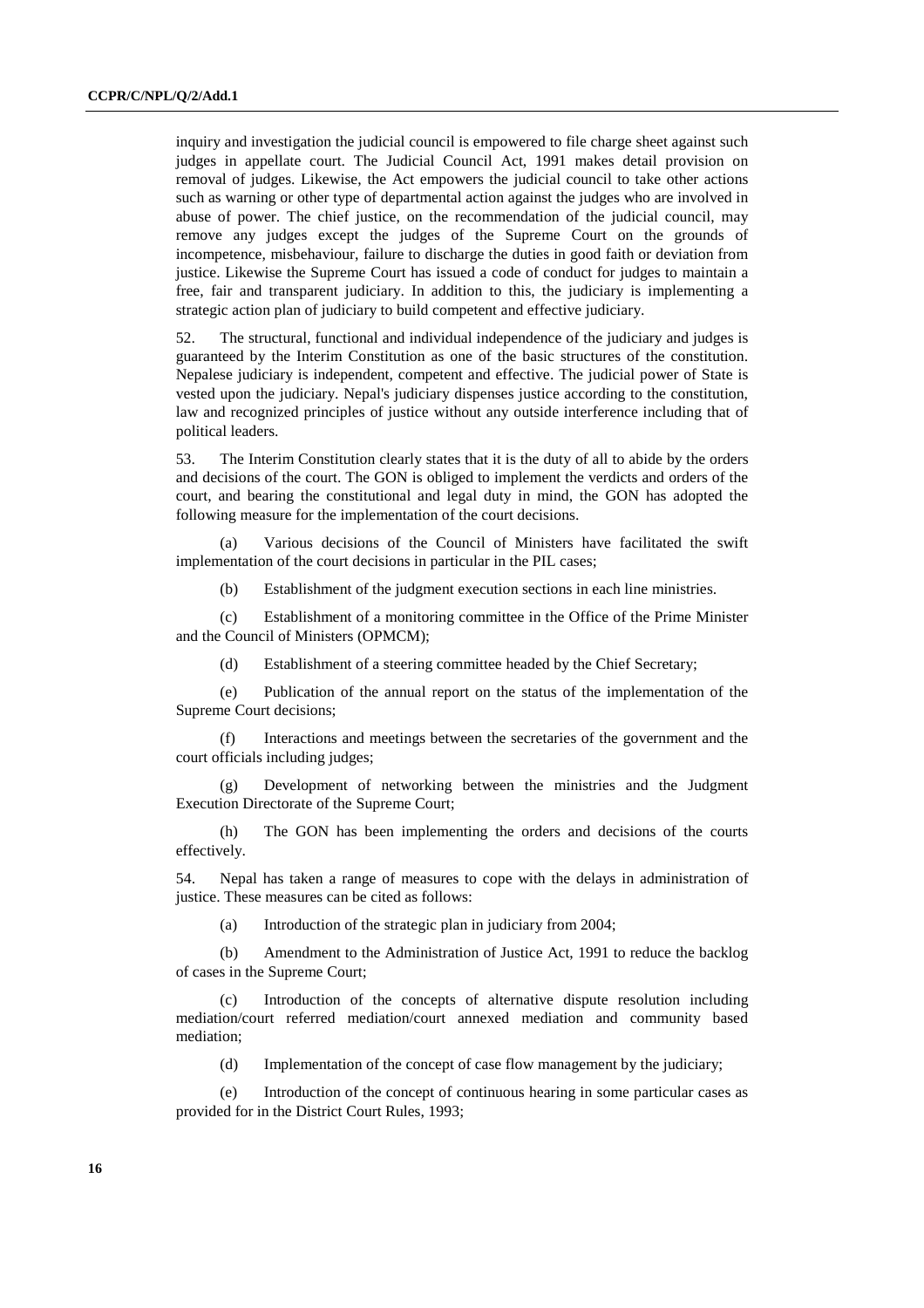- (f) Continuous increase in the allocation of budget to the judiciary;
- (g) Establishment of the Justice Sector Coordination Committee.

55. The Interim Constitution guarantees the right to consult and to be defended by a lawyer of one's own choice and the right to free legal aid for indigent persons as fundamental rights. The GON has been providing legal aid to poor, marginalized and deprived people since 1970. It bears the cost of stipendiary lawyers working in the Supreme Court, and each appellate and district courts. Likewise, after the enactment of the Legal Aid Act, 1997 and Legal Aid Rules, 1998, legal aid is covered in all 75 districts since 2009. Legal aid committee established in each district courts and appellate courts takes the responsibility of providing legal aid to the poor and marginalized groups. Importantly, it is working to materialize the right to legal aid and access to justice for all needy.

56. Some of the Nepalese Acts empower the Chief District Officers (CDOs) to try and dispose even some criminal cases such as arms and ammunition related ones. After the restoration of democracy in 1990, Nepal has adopted a trend to give judicial power only to the courts of law and independent tribunals, and amendment to the laws providing judicial power to the CDOs have been made to a large extent. Importantly, the bill on the penal code submitted to the then legislature-parliament proposed to curtail the judicial power of the CDOs in criminal cases and make those cases to be tried and disposed only by the courts of law. Likewise, the Supreme Court, in a writ (Ambar Bahadur Raut vs. Nepal Government), ordered the government to study as to what kind of cases should be given to the administrative officers and what cases should be given to specialized courts and tribunals. A committee formed by the GON has submitted its report which has been forwarded to the Nepal Law Commission to initiate the drafting in order to make necessary changes in the existing legislation as per the report. Besides this, the government provides a three-month judicial training to the CDOs in order to maintain fairness, due process and rule of law while trying and disposing the cases. The GON is committed to making necessary changes in the laws that grant judicial power to the administrative officers as per the verdict of the court.

57. The provision of the Children Act, 1992 in relation to the criminal liability of a child can be classified under three categories. The first category is age of absolute immunity from criminal and civil liability that applies to the child below 10 years of age. The second category is age of quasi-liability for the child between the age of 10 and 14 years and the third category is age of complete liability for the child above the 16 years of age. The GON has drafted a new bill on children to replace the previous one with the provision of defining a child as a person below 18 years of age. So far as the question of raising the age of criminal liability is concerned, the GON has not planned to change the law accordingly.

58. The measures taken to strengthen the juvenile justice system can be mentioned as follows:

 (a) Enactment of the Children Act, 1992 in order to protect the interest of children;

(b) The rights of the child as fundamental rights guaranteed by the constitution;

 (c) Ratification of the Optional Protocol to the Convention on the Rights of the Child on the involvement of children in Armed Conflict;

 (d) Ratification of the Convention concerning the Abolition of Forced Labour (ILO Convention No. 105);

 (e) Ratification of the Optional Protocol to the Convention on the Rights of the Child on the Sale of Children, Child Prostitution and Child Pornography;

(f) Establishment of the juvenile justice coordination committee;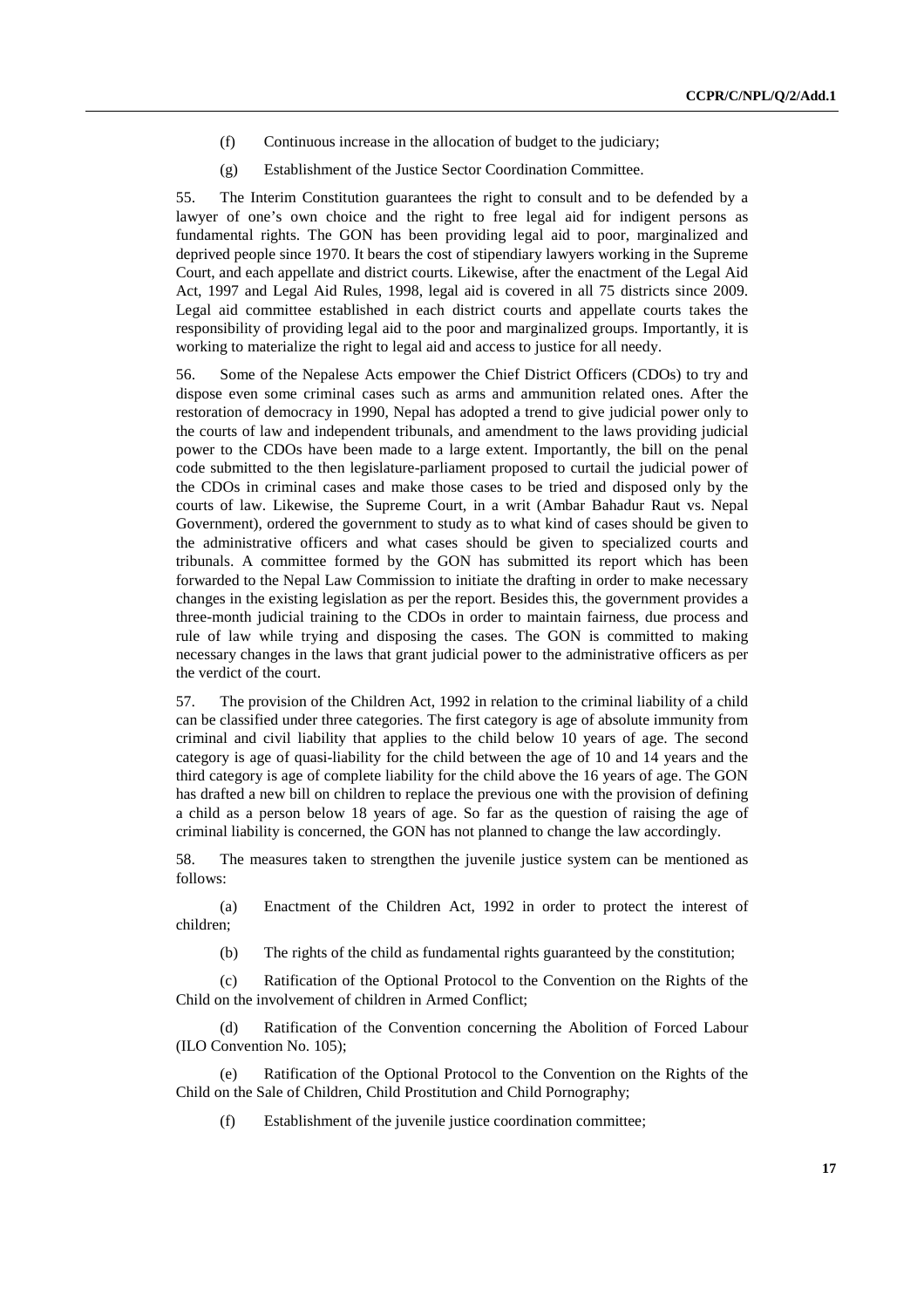(g) Formulation of the standard for operation and management of residential child care homes.

- (h) Establishment of child correction homes;
- (i) Recruitment of child rights officers in 50 districts;
- (j) Enactment of the Juvenile Justice Regulation in 2006;

 (k) The programme for strengthening juvenile justice already operational in 32 districts.

(l) Formation of juvenile benches in all district courts;

 (m) Training programme for police personnel, judges and law professionals on child rights issues;

- (n) Segregation of juvenile offenders from adult offenders;
- (o) No trial of cases without the representation of lawyer;
- (p) Non-application of disqualification where a child is sentenced;
- (q) No severe punishment;
- (r) The punishment of imprisonment as a last resort.

59. As per the provision of the Children Act, 1992, it is totally prohibited to hold a child, either suspect, accused or convicted in a police custody or prison in the course of pretrial, during trial or after the conviction. The child must be held in a correction home or any centre other than police custody and jail or prison.

## **Refugees, asylum seekers and internally displaced persons (arts. 2, 7, 13, 16 and 26)**

60. Any person including recognized refugees and asylum seekers can enjoy the rights and liberty as provided by the prevailing constitution and laws in Nepal. The GON always respects and protects the rights of persons guaranteed by the constitution and law. In the case of violation of any right, the person has the right to constitutional and legal remedy. Though Nepal is not a party to the Convention Relating the Status of Refugees, 1951 and its 1967 Protocol, it is committed to respecting the principle of *non-refoulment* which is for the protection of refugees from being returned to a place where their lives or freedom could be in jeopardy. The Extradition Ordinance promulgated in 2012 prohibits the extradition of a person if he/she is likely to be a victim of physical or mental torture in the requesting State. It has pursued the policy not to expel, deport or extradite any person to the State where there are substantial grounds for believing that he/she would be in danger of being subjected to torture or death. Similarly, the GON would like to reiterate that Nepal does not allow its territory to be used against its neighbours or any other country. Anyone found in violation of the immigration laws or other laws is dealt with in accordance with the law of the land.

61. Though Nepal has no specific law on refugees and asylum seekers, these matters have been regulated under immigration and extradition legislation. It is well known that refugees from various countries such as Bhutan and Tibet Autonomous Region of the People's Republic of China have been sheltered in the territory of Nepal. These people can exercise their rights and liberties without violating the domestic law. Refugees are bound to abide by the laws of the host country also. The Immigration Act, 1992 which regulates and controls the entry of foreigners in Nepal and their stay as well as departure must be followed by all including refugees and asylum seekers.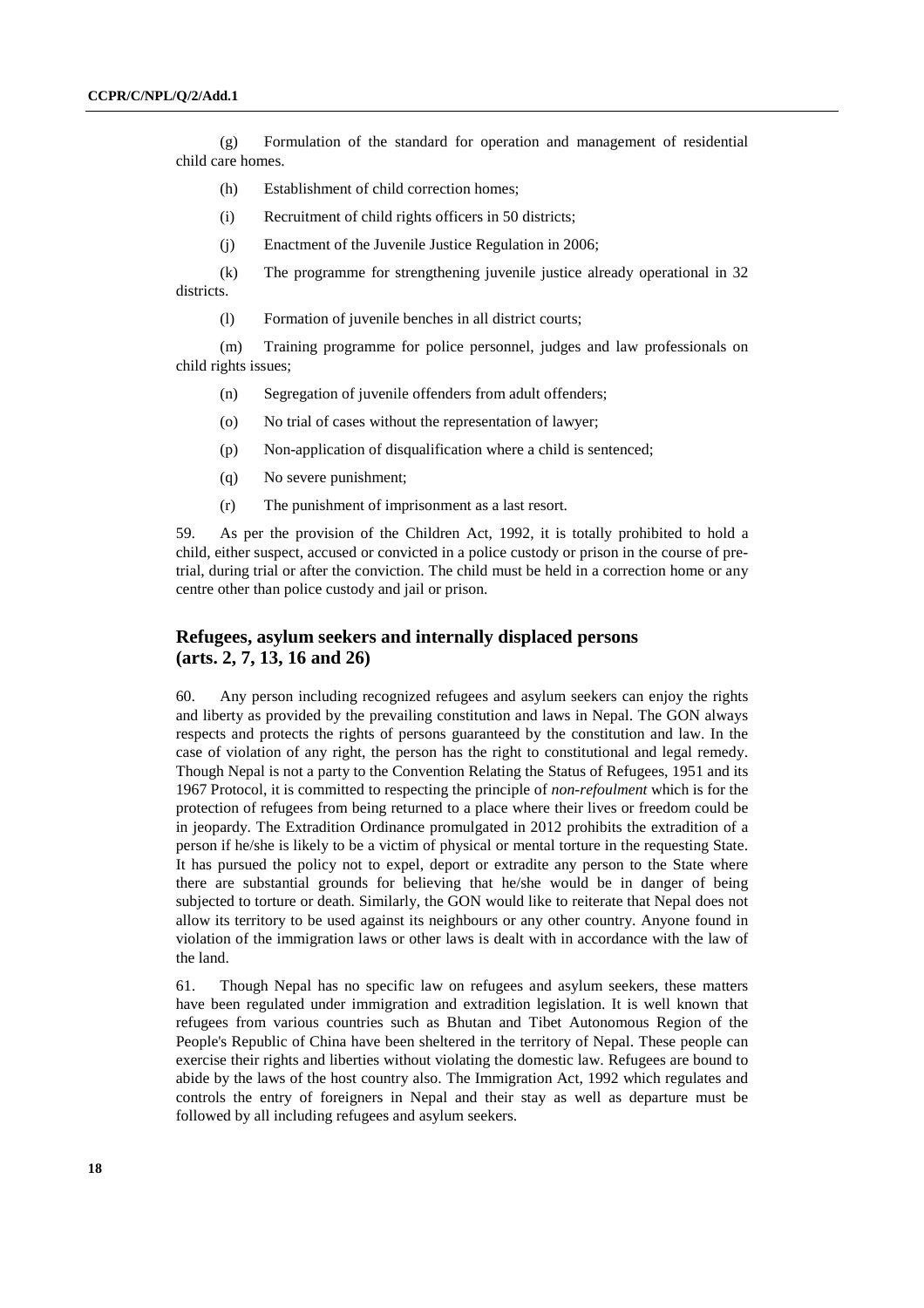62. The measures taken to ensure the safe return of internally displaced persons and facilitate their rehabilitation and reintegration, including the return of their land and property are as follows:

(a) Formulation of the national policy on internally displaced persons, 2006;

(b) Guideline on relief and facilities to be provided to internally displaced persons and their families due to conflict, 2006;

(c) Guideline on the operation of employment/self employment service for internally displaced persons, 2011;

(d) Decisions made by the Council of Ministers for rehabilitation, education, immediate relief, and special package of rescue for the victims;

(e) Skill development and income generation training for at least one female member per displaced family;

(f) Formation of the steering committee led by the Home Minister;

(g) Formation of a central programme coordination committee led by the Chief Secretary;

(h) District coordination committees led by the Chief District Officers;

(i) Internally displaced persons identity card distribution committee in each district;

(j) The GON has succeeded in creating an environment where the internally displaced persons due to the conflict are returning to their homes and living with dignity including by reclaiming their land and occupied property. These people are carrying out their normal activities without hindrances.

## **Freedom of expression, right to peaceful assembly, freedom of association and freedom of conscience and religious belief (arts. 2, 18, 19, 21, 22 and 26).**

63. The GON has not created any obstacle or hindrance to the human rights defenders in the performance of their duties. As a democratic government, it always respects, protects and fulfils the rights of each person guaranteed by constitution and laws. Journalists and human rights defenders are freely exercising their rights, and the allegation of physical attack, death threats and reprisals by security forces is false and fabricated. The GON is committed to taking legal action against the perpetrators involved in such activities. A victim may lodge complaint to the competent body stating the violation of human rights by any person including security forces, and the complaint is handled as per the existing laws. So far as the activities of the Tibetan refugees are concerned, they are free to enjoy the rights and liberty in accordance with the prevailing law but when any act or activity carried out by them goes against the existing law and may undermine the friendly relationship with Nepal's neighbour, it is the legal duty of the government to take actions as provided by law which cannot be termed as violation of human rights.

64. Nepal is a secular State and the Interim Constitution provides the right to religion to each person including a non-national. The right to profess, practice and preserve one's own religion as handed down from ancient times paying due regard to social and cultural tradition is a fundamental right. Every religious denomination has the right to maintain its independent existence and to manage and protect its religious places and trusts. The right to religion does not mean that a person shall be entitled to convert another person from one religion to another and to act anything that may infringe upon the religion of others. Each